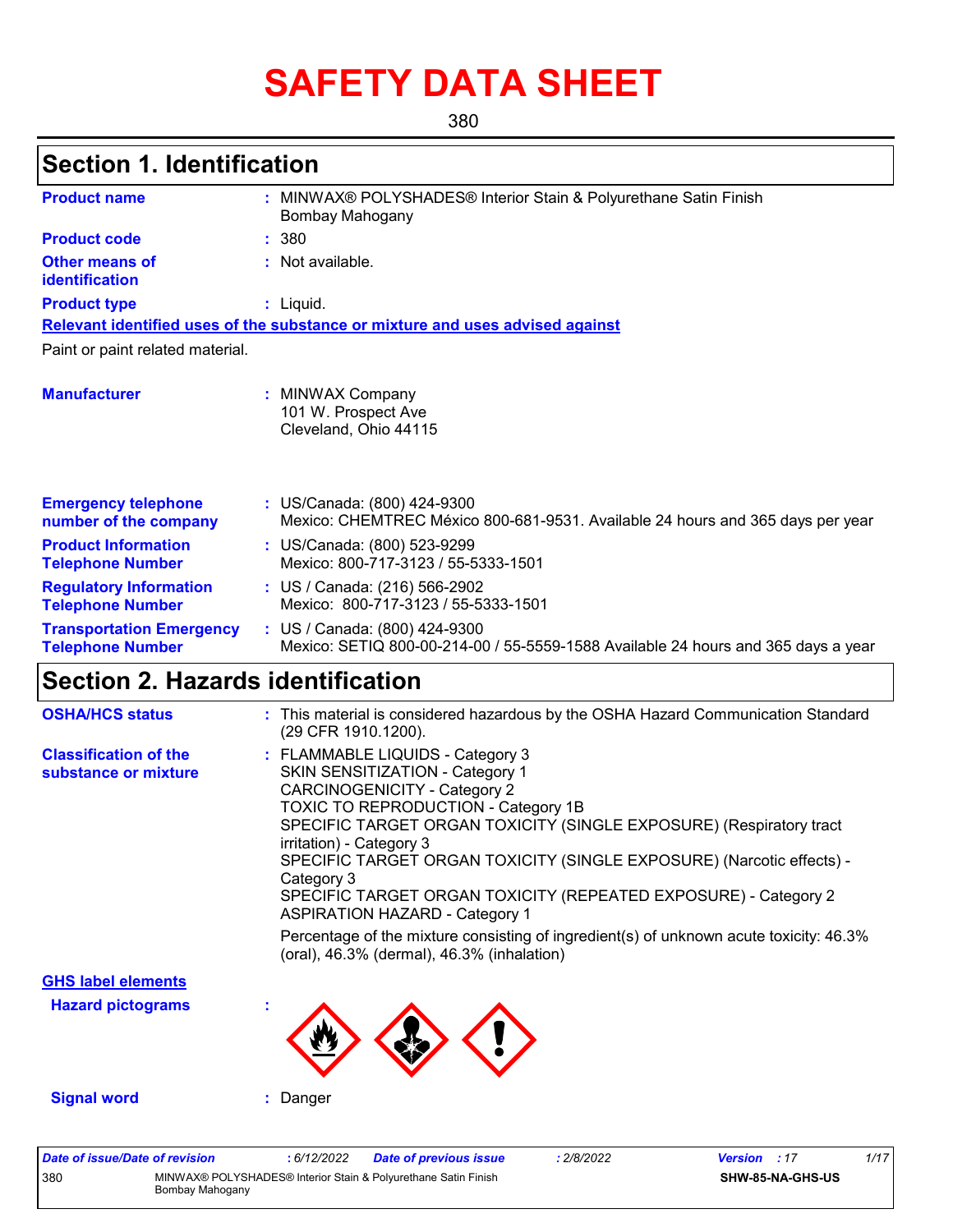# **Section 2. Hazards identification**

| <b>Hazard statements</b>                   | : Flammable liquid and vapor.<br>May be fatal if swallowed and enters airways.<br>May cause an allergic skin reaction.<br>May cause respiratory irritation.<br>May cause drowsiness or dizziness.<br>Suspected of causing cancer.<br>May damage fertility or the unborn child.<br>May cause damage to organs through prolonged or repeated exposure.                                                                                                                                                                                                                                         |
|--------------------------------------------|----------------------------------------------------------------------------------------------------------------------------------------------------------------------------------------------------------------------------------------------------------------------------------------------------------------------------------------------------------------------------------------------------------------------------------------------------------------------------------------------------------------------------------------------------------------------------------------------|
| <b>Precautionary statements</b>            |                                                                                                                                                                                                                                                                                                                                                                                                                                                                                                                                                                                              |
| <b>General</b>                             | : Read label before use. Keep out of reach of children. If medical advice is needed,<br>have product container or label at hand.                                                                                                                                                                                                                                                                                                                                                                                                                                                             |
| <b>Prevention</b>                          | : Obtain special instructions before use. Do not handle until all safety precautions have<br>been read and understood. Wear protective gloves, protective clothing and eye or face<br>protection. Keep away from heat, hot surfaces, sparks, open flames and other ignition<br>sources. No smoking. Use explosion-proof electrical, ventilating or lighting equipment.<br>Use non-sparking tools. Take action to prevent static discharges. Use only outdoors or<br>in a well-ventilated area. Do not breathe vapor. Contaminated work clothing must not<br>be allowed out of the workplace. |
| <b>Response</b>                            | : IF exposed or concerned: Get medical advice or attention. IF INHALED: Remove<br>person to fresh air and keep comfortable for breathing. Call a POISON CENTER or<br>doctor if you feel unwell. IF SWALLOWED: Immediately call a POISON CENTER or<br>doctor. Do NOT induce vomiting. IF ON SKIN (or hair): Take off immediately all<br>contaminated clothing. Rinse skin with water. Wash contaminated clothing before<br>reuse. IF ON SKIN: Wash with plenty of water. If skin irritation or rash occurs: Get<br>medical advice or attention.                                               |
| <b>Storage</b>                             | : Store locked up. Store in a well-ventilated place. Keep container tightly closed. Keep<br>cool.                                                                                                                                                                                                                                                                                                                                                                                                                                                                                            |
| <b>Disposal</b>                            | Dispose of contents and container in accordance with all local, regional, national and<br>international regulations.                                                                                                                                                                                                                                                                                                                                                                                                                                                                         |
| <b>Supplemental label</b><br>elements      | DELAYED EFFECTS FROM LONG TERM OVEREXPOSURE. Contains solvents which<br>can cause permanent brain and nervous system damage. Intentional misuse by<br>deliberately concentrating and inhaling the contents can be harmful or fatal. WARNING:<br>This product contains chemicals known to the State of California to cause cancer and<br>birth defects or other reproductive harm.                                                                                                                                                                                                            |
|                                            | Please refer to the SDS for additional information. Keep out of reach of children. Do not<br>transfer contents to other containers for storage.                                                                                                                                                                                                                                                                                                                                                                                                                                              |
| <b>Hazards not otherwise</b><br>classified | : DANGER: Rags, steel wool, other waste soaked with this product, and sanding residue<br>may spontaneously catch fire if improperly discarded. Immediately place rags, steel<br>wool, other waste soaked with this product, and sanding residue in a sealed, water-filled,<br>metal container. Dispose of in accordance with local fire regulations.                                                                                                                                                                                                                                         |
|                                            |                                                                                                                                                                                                                                                                                                                                                                                                                                                                                                                                                                                              |

# **Section 3. Composition/information on ingredients**

| Substance/mixture     | : Mixture        |
|-----------------------|------------------|
| <b>Other means of</b> | : Not available. |
| <b>identification</b> |                  |

**CAS number/other identifiers**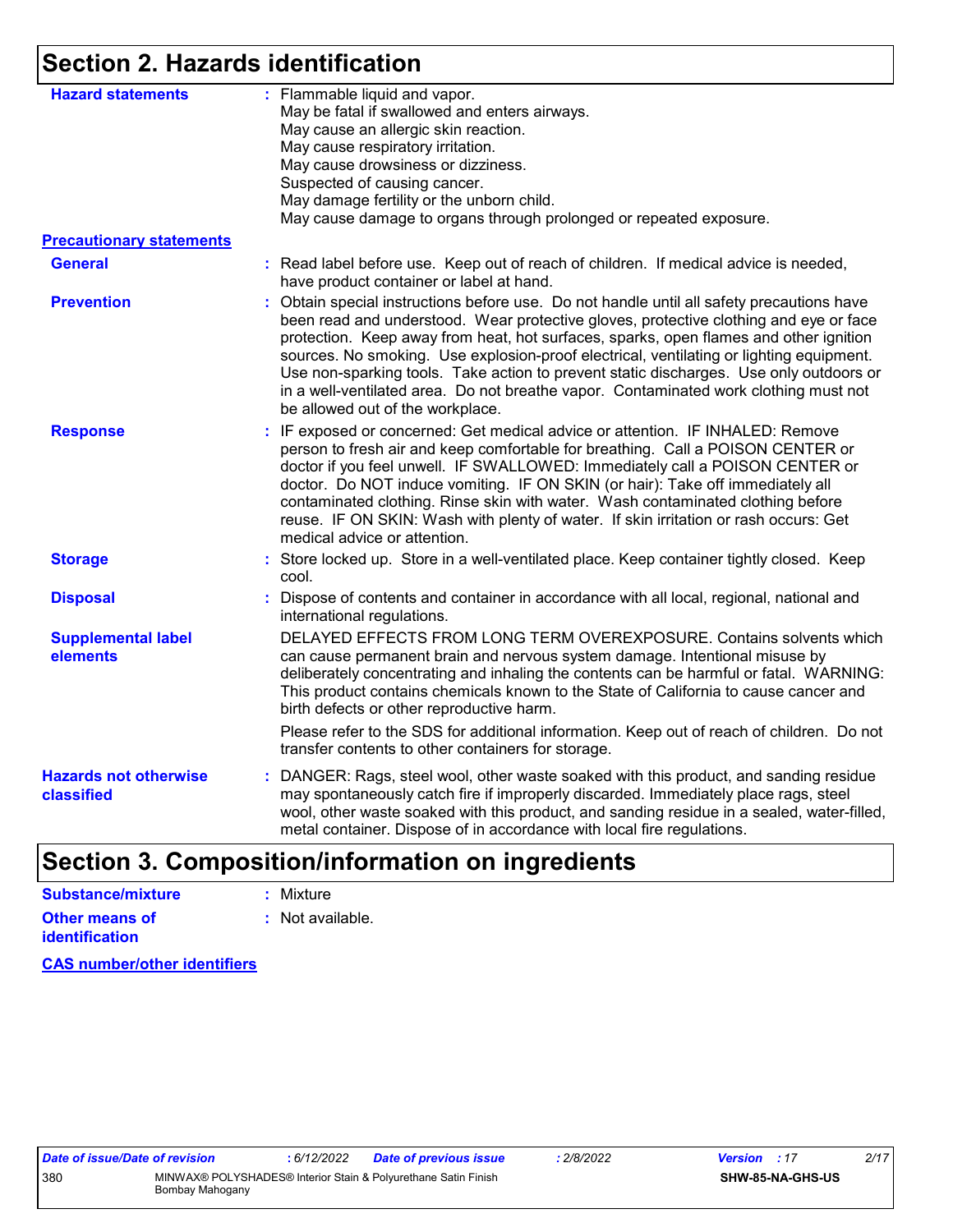# **Section 3. Composition/information on ingredients**

| <b>Ingredient name</b>             | % by weight | <b>CAS number</b> |
|------------------------------------|-------------|-------------------|
| Light Aliphatic Hydrocarbon        | 225 - ≤50   | 64742-47-8        |
| Light Aliphatic Hydrocarbon        | l≥10 - ≤25  | 64742-47-8        |
| Aliphatic Solvent                  | ≤10         | 64742-47-8        |
| Amorphous Precipitated Silica      | $\leq 5$    | 112926-00-8       |
| Mineral Spirits (Odorless)         | <1          | 64742-47-8        |
| Cobalt 2-Ethylhexanoate            | <1          | 136-52-7          |
| <b>Light Aromatic Hydrocarbons</b> | <1          | 64742-95-6        |
| Naphthenic Acid                    | l≤0.3       | 1338-24-5         |
| trimethylbenzene                   | l≤0.3       | 25551-13-7        |
| l Stoddard Solvent                 | l≤0.3       | 8052-41-3         |
| Methyl Ethyl Ketoxime              | l≤0.3       | 96-29-7           |

Any concentration shown as a range is to protect confidentiality or is due to batch variation.

**There are no additional ingredients present which, within the current knowledge of the supplier and in the concentrations applicable, are classified and hence require reporting in this section.**

**Occupational exposure limits, if available, are listed in Section 8.**

### **Section 4. First aid measures**

| <b>Description of necessary first aid measures</b> |                                                                                                                                                                                                                                                                                                                                                                                                                                                                                                                                                                                                                                                                                                                                                         |
|----------------------------------------------------|---------------------------------------------------------------------------------------------------------------------------------------------------------------------------------------------------------------------------------------------------------------------------------------------------------------------------------------------------------------------------------------------------------------------------------------------------------------------------------------------------------------------------------------------------------------------------------------------------------------------------------------------------------------------------------------------------------------------------------------------------------|
| <b>Eye contact</b>                                 | : Immediately flush eyes with plenty of water, occasionally lifting the upper and lower<br>eyelids. Check for and remove any contact lenses. Continue to rinse for at least 10<br>minutes. Get medical attention.                                                                                                                                                                                                                                                                                                                                                                                                                                                                                                                                       |
| <b>Inhalation</b>                                  | : Remove victim to fresh air and keep at rest in a position comfortable for breathing. If it<br>is suspected that fumes are still present, the rescuer should wear an appropriate mask<br>or self-contained breathing apparatus. If not breathing, if breathing is irregular or if<br>respiratory arrest occurs, provide artificial respiration or oxygen by trained personnel. It<br>may be dangerous to the person providing aid to give mouth-to-mouth resuscitation.<br>Get medical attention. If necessary, call a poison center or physician. If unconscious,<br>place in recovery position and get medical attention immediately. Maintain an open<br>airway. Loosen tight clothing such as a collar, tie, belt or waistband.                    |
| <b>Skin contact</b>                                | : Wash with plenty of soap and water. Remove contaminated clothing and shoes. Wash<br>contaminated clothing thoroughly with water before removing it, or wear gloves.<br>Continue to rinse for at least 10 minutes. Get medical attention. In the event of any<br>complaints or symptoms, avoid further exposure. Wash clothing before reuse. Clean<br>shoes thoroughly before reuse.                                                                                                                                                                                                                                                                                                                                                                   |
| <b>Ingestion</b>                                   | : Get medical attention immediately. Call a poison center or physician. Wash out mouth<br>with water. Remove dentures if any. If material has been swallowed and the exposed<br>person is conscious, give small quantities of water to drink. Stop if the exposed person<br>feels sick as vomiting may be dangerous. Aspiration hazard if swallowed. Can enter<br>lungs and cause damage. Do not induce vomiting. If vomiting occurs, the head should<br>be kept low so that vomit does not enter the lungs. Never give anything by mouth to an<br>unconscious person. If unconscious, place in recovery position and get medical<br>attention immediately. Maintain an open airway. Loosen tight clothing such as a collar,<br>tie, belt or waistband. |

**Most important symptoms/effects, acute and delayed**

| <b>Potential acute health effects</b> |                                                                                                                              |
|---------------------------------------|------------------------------------------------------------------------------------------------------------------------------|
| Eye contact                           | : No known significant effects or critical hazards.                                                                          |
| <b>Inhalation</b>                     | : Can cause central nervous system (CNS) depression. May cause drowsiness or<br>dizziness. May cause respiratory irritation. |
| <b>Skin contact</b>                   | : May cause an allergic skin reaction.                                                                                       |

| Date of issue/Date of revision |                                                                                   | 6/12/2022 | <b>Date of previous issue</b> | : 2/8/2022 | <b>Version</b> : 17 |                         | 3/17 |
|--------------------------------|-----------------------------------------------------------------------------------|-----------|-------------------------------|------------|---------------------|-------------------------|------|
| 380                            | MINWAX® POLYSHADES® Interior Stain & Polyurethane Satin Finish<br>Bombay Mahogany |           |                               |            |                     | <b>SHW-85-NA-GHS-US</b> |      |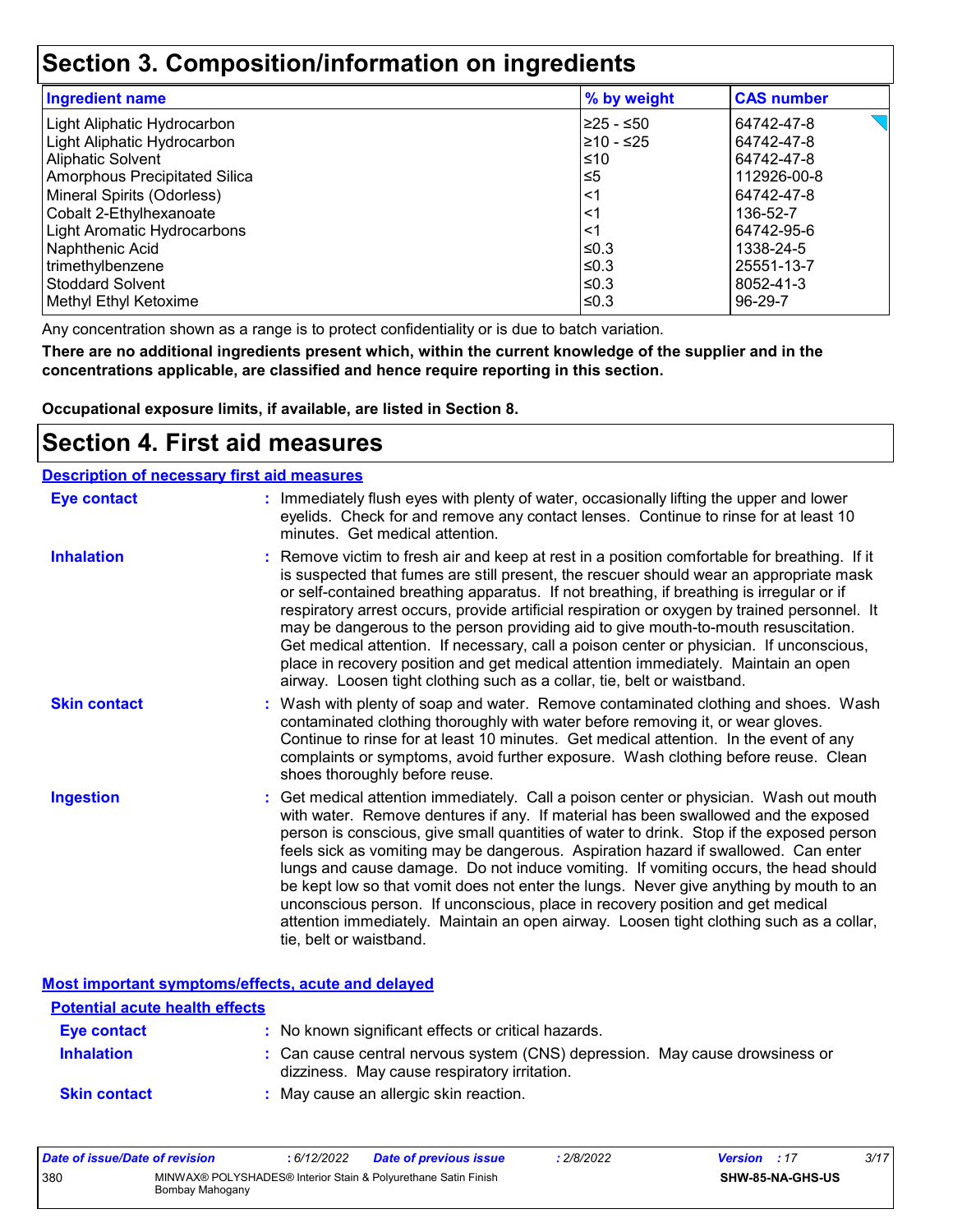# **Section 4. First aid measures**

| <b>Ingestion</b>                    | : Can cause central nervous system (CNS) depression. May be fatal if swallowed and<br>enters airways.                                                                                                                                                                   |
|-------------------------------------|-------------------------------------------------------------------------------------------------------------------------------------------------------------------------------------------------------------------------------------------------------------------------|
| <b>Over-exposure signs/symptoms</b> |                                                                                                                                                                                                                                                                         |
| <b>Eye contact</b>                  | : No specific data.                                                                                                                                                                                                                                                     |
| <b>Inhalation</b>                   | : Adverse symptoms may include the following:<br>respiratory tract irritation<br>coughing<br>nausea or vomiting<br>headache<br>drowsiness/fatigue<br>dizziness/vertigo<br>unconsciousness<br>reduced fetal weight<br>increase in fetal deaths<br>skeletal malformations |
| <b>Skin contact</b>                 | : Adverse symptoms may include the following:<br>irritation<br>redness<br>reduced fetal weight<br>increase in fetal deaths<br>skeletal malformations                                                                                                                    |
| <b>Ingestion</b>                    | : Adverse symptoms may include the following:<br>nausea or vomiting<br>reduced fetal weight<br>increase in fetal deaths<br>skeletal malformations                                                                                                                       |

| <b>Notes to physician</b>         | : Treat symptomatically. Contact poison treatment specialist immediately if large<br>quantities have been ingested or inhaled.                                                                                                                                                                                                                                                                                  |
|-----------------------------------|-----------------------------------------------------------------------------------------------------------------------------------------------------------------------------------------------------------------------------------------------------------------------------------------------------------------------------------------------------------------------------------------------------------------|
| <b>Specific treatments</b>        | : No specific treatment.                                                                                                                                                                                                                                                                                                                                                                                        |
| <b>Protection of first-aiders</b> | : No action shall be taken involving any personal risk or without suitable training. If it is<br>suspected that fumes are still present, the rescuer should wear an appropriate mask or<br>self-contained breathing apparatus. It may be dangerous to the person providing aid to<br>give mouth-to-mouth resuscitation. Wash contaminated clothing thoroughly with water<br>before removing it, or wear gloves. |

**See toxicological information (Section 11)**

# **Section 5. Fire-fighting measures**

| <b>Extinguishing media</b>                           |                                                                                                                                                                                                                                                                                                                                                                                                                          |
|------------------------------------------------------|--------------------------------------------------------------------------------------------------------------------------------------------------------------------------------------------------------------------------------------------------------------------------------------------------------------------------------------------------------------------------------------------------------------------------|
| <b>Suitable extinguishing</b><br>media               | : Use dry chemical, $CO2$ , water spray (fog) or foam.                                                                                                                                                                                                                                                                                                                                                                   |
| Unsuitable extinguishing<br>media                    | : Do not use water jet.                                                                                                                                                                                                                                                                                                                                                                                                  |
| <b>Specific hazards arising</b><br>from the chemical | : Flammable liquid and vapor. Runoff to sewer may create fire or explosion hazard. In a<br>fire or if heated, a pressure increase will occur and the container may burst, with the risk<br>of a subsequent explosion. The vapor/gas is heavier than air and will spread along the<br>ground. Vapors may accumulate in low or confined areas or travel a considerable<br>distance to a source of ignition and flash back. |

| Date of issue/Date of revision |                 | : 6/12/2022 | <b>Date of previous issue</b>                                  | .2/8/2022 | <b>Version</b> : 17 |                  | 4/17 |
|--------------------------------|-----------------|-------------|----------------------------------------------------------------|-----------|---------------------|------------------|------|
| 380                            | Bombay Mahogany |             | MINWAX® POLYSHADES® Interior Stain & Polyurethane Satin Finish |           |                     | SHW-85-NA-GHS-US |      |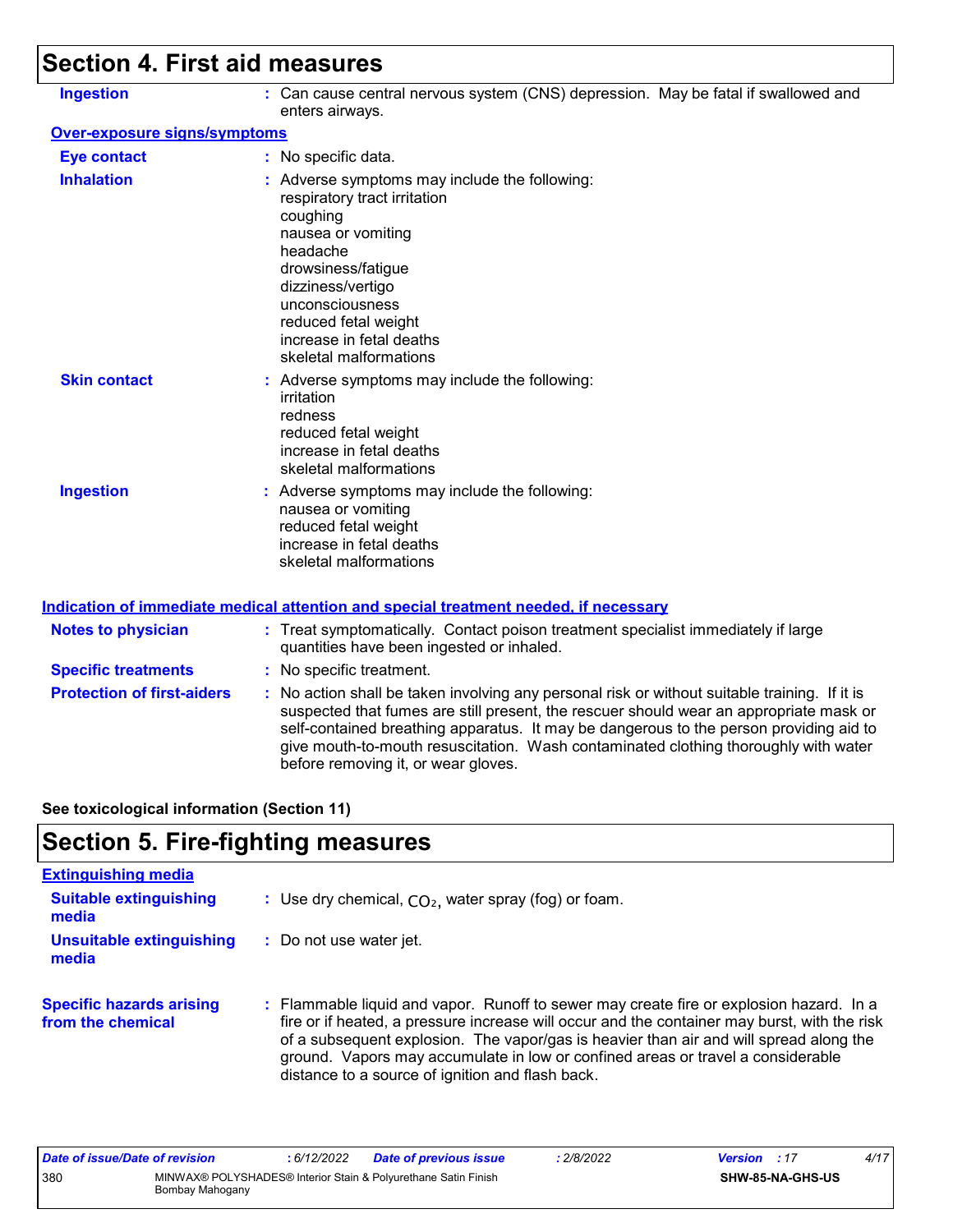# **Section 5. Fire-fighting measures**

| <b>Hazardous thermal</b><br>decomposition products       | Decomposition products may include the following materials:<br>carbon dioxide<br>carbon monoxide<br>metal oxide/oxides                                                                                                                                                                                                        |
|----------------------------------------------------------|-------------------------------------------------------------------------------------------------------------------------------------------------------------------------------------------------------------------------------------------------------------------------------------------------------------------------------|
| <b>Special protective actions</b><br>for fire-fighters   | : Promptly isolate the scene by removing all persons from the vicinity of the incident if<br>there is a fire. No action shall be taken involving any personal risk or without suitable<br>training. Move containers from fire area if this can be done without risk. Use water<br>spray to keep fire-exposed containers cool. |
| <b>Special protective</b><br>equipment for fire-fighters | Fire-fighters should wear appropriate protective equipment and self-contained breathing<br>apparatus (SCBA) with a full face-piece operated in positive pressure mode.                                                                                                                                                        |

### **Section 6. Accidental release measures**

#### **Personal precautions, protective equipment and emergency procedures**

| For non-emergency<br>personnel   | : No action shall be taken involving any personal risk or without suitable training.<br>Evacuate surrounding areas. Keep unnecessary and unprotected personnel from<br>entering. Do not touch or walk through spilled material. Shut off all ignition sources.<br>No flares, smoking or flames in hazard area. Avoid breathing vapor or mist. Provide<br>adequate ventilation. Wear appropriate respirator when ventilation is inadequate. Put<br>on appropriate personal protective equipment. |
|----------------------------------|-------------------------------------------------------------------------------------------------------------------------------------------------------------------------------------------------------------------------------------------------------------------------------------------------------------------------------------------------------------------------------------------------------------------------------------------------------------------------------------------------|
| For emergency responders         | : If specialized clothing is required to deal with the spillage, take note of any information in<br>Section 8 on suitable and unsuitable materials. See also the information in "For non-<br>emergency personnel".                                                                                                                                                                                                                                                                              |
| <b>Environmental precautions</b> | Avoid dispersal of spilled material and rupoff and contact with soil waterways, drains                                                                                                                                                                                                                                                                                                                                                                                                          |

#### **Environmental precautions : Avo :** illed material and runoff and contact with soil, waterways, drains and sewers. Inform the relevant authorities if the product has caused environmental pollution (sewers, waterways, soil or air).

#### **Methods and materials for containment and cleaning up**

| <b>Small spill</b> | : Stop leak if without risk. Move containers from spill area. Use spark-proof tools and<br>explosion-proof equipment. Dilute with water and mop up if water-soluble. Alternatively,<br>or if water-insoluble, absorb with an inert dry material and place in an appropriate waste<br>disposal container. Dispose of via a licensed waste disposal contractor.                                                                                                                                                                                                                                                                                                                                                                                                        |
|--------------------|----------------------------------------------------------------------------------------------------------------------------------------------------------------------------------------------------------------------------------------------------------------------------------------------------------------------------------------------------------------------------------------------------------------------------------------------------------------------------------------------------------------------------------------------------------------------------------------------------------------------------------------------------------------------------------------------------------------------------------------------------------------------|
| <b>Large spill</b> | : Stop leak if without risk. Move containers from spill area. Use spark-proof tools and<br>explosion-proof equipment. Approach release from upwind. Prevent entry into sewers,<br>water courses, basements or confined areas. Wash spillages into an effluent treatment<br>plant or proceed as follows. Contain and collect spillage with non-combustible,<br>absorbent material e.g. sand, earth, vermiculite or diatomaceous earth and place in<br>container for disposal according to local regulations (see Section 13). Dispose of via a<br>licensed waste disposal contractor. Contaminated absorbent material may pose the<br>same hazard as the spilled product. Note: see Section 1 for emergency contact<br>information and Section 13 for waste disposal. |

# **Section 7. Handling and storage**

#### **Precautions for safe handling**

**Protective measures :** Put on appropriate personal protective equipment (see Section 8). Persons with a history of skin sensitization problems should not be employed in any process in which this product is used. Avoid exposure - obtain special instructions before use. Avoid exposure during pregnancy. Do not handle until all safety precautions have been read and understood. Do not get in eyes or on skin or clothing. Do not breathe vapor or mist. Do not swallow. Use only with adequate ventilation. Wear appropriate respirator when ventilation is inadequate. Do not enter storage areas and confined spaces unless adequately ventilated. Keep in the original container or an approved alternative made from a compatible material, kept tightly closed when not in use. Store and use away

| Date of issue/Date of revision |                 | : 6/12/2022 | <b>Date of previous issue</b>                                  | : 2/8/2022 | <b>Version</b> : 17 |                         | 5/17 |
|--------------------------------|-----------------|-------------|----------------------------------------------------------------|------------|---------------------|-------------------------|------|
| 380                            | Bombay Mahogany |             | MINWAX® POLYSHADES® Interior Stain & Polyurethane Satin Finish |            |                     | <b>SHW-85-NA-GHS-US</b> |      |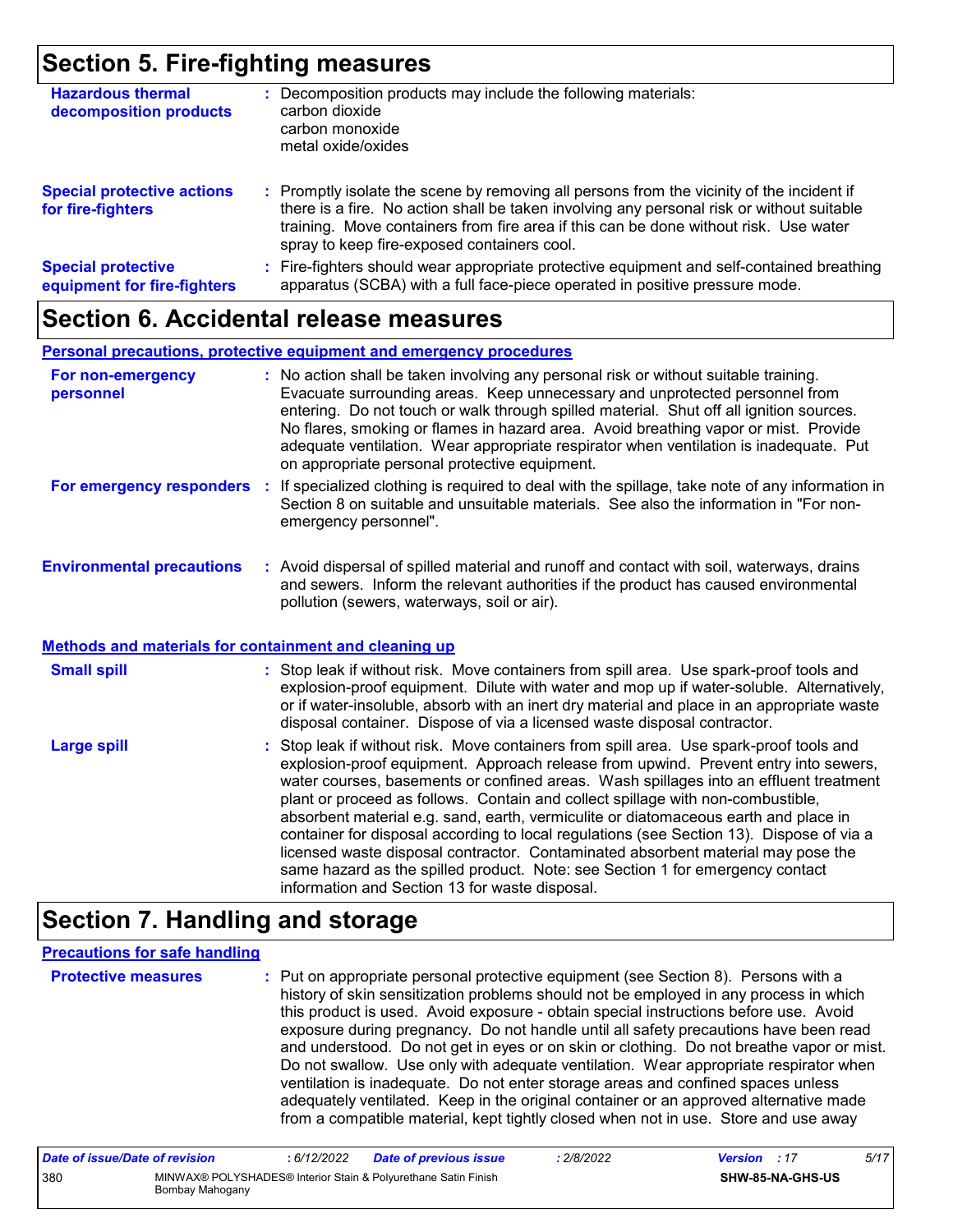# **Section 7. Handling and storage**

|                                                                                  | from heat, sparks, open flame or any other ignition source. Use explosion-proof<br>electrical (ventilating, lighting and material handling) equipment. Use only non-sparking<br>tools. Take precautionary measures against electrostatic discharges. Empty containers<br>retain product residue and can be hazardous. Do not reuse container.                                                                                                                                                                                                                                                                                                                                                                      |
|----------------------------------------------------------------------------------|--------------------------------------------------------------------------------------------------------------------------------------------------------------------------------------------------------------------------------------------------------------------------------------------------------------------------------------------------------------------------------------------------------------------------------------------------------------------------------------------------------------------------------------------------------------------------------------------------------------------------------------------------------------------------------------------------------------------|
| <b>Advice on general</b><br>occupational hygiene                                 | : Eating, drinking and smoking should be prohibited in areas where this material is<br>handled, stored and processed. Workers should wash hands and face before eating,<br>drinking and smoking. Remove contaminated clothing and protective equipment before<br>entering eating areas. See also Section 8 for additional information on hygiene<br>measures.                                                                                                                                                                                                                                                                                                                                                      |
| <b>Conditions for safe storage,</b><br>including any<br><b>incompatibilities</b> | : Store in accordance with local regulations. Store in a segregated and approved area.<br>Store in original container protected from direct sunlight in a dry, cool and well-ventilated<br>area, away from incompatible materials (see Section 10) and food and drink. Store<br>locked up. Eliminate all ignition sources. Separate from oxidizing materials. Keep<br>container tightly closed and sealed until ready for use. Containers that have been<br>opened must be carefully resealed and kept upright to prevent leakage. Do not store in<br>unlabeled containers. Use appropriate containment to avoid environmental<br>contamination. See Section 10 for incompatible materials before handling or use. |

# **Section 8. Exposure controls/personal protection**

#### **Control parameters**

**Occupational exposure limits (OSHA United States)**

| <b>Ingredient name</b>                                                | CAS#                          | <b>Exposure limits</b>                             |
|-----------------------------------------------------------------------|-------------------------------|----------------------------------------------------|
| Light Aliphatic Hydrocarbon                                           | 64742-47-8                    | ACGIH TLV (United States, 1/2021).                 |
|                                                                       |                               | Absorbed through skin.                             |
|                                                                       |                               | TWA: 200 mg/m <sup>3</sup> , (as total hydrocarbon |
|                                                                       |                               | vapor) 8 hours.                                    |
| Light Aliphatic Hydrocarbon                                           | 64742-47-8                    | ACGIH TLV (United States, 1/2021).                 |
|                                                                       |                               | Absorbed through skin.                             |
|                                                                       |                               | TWA: 200 mg/m <sup>3</sup> , (as total hydrocarbon |
|                                                                       |                               | vapor) 8 hours.                                    |
| <b>Aliphatic Solvent</b>                                              | 64742-47-8                    | ACGIH TLV (United States, 1/2021).                 |
|                                                                       |                               | Absorbed through skin.                             |
|                                                                       |                               | TWA: 200 mg/m <sup>3</sup> , (as total hydrocarbon |
|                                                                       |                               | vapor) 8 hours.                                    |
| Amorphous Precipitated Silica                                         | 112926-00-8                   | NIOSH REL (United States, 10/2020).                |
|                                                                       |                               | TWA: 6 mg/m <sup>3</sup> 10 hours.                 |
| Mineral Spirits (Odorless)                                            | 64742-47-8                    | ACGIH TLV (United States, 1/2021).                 |
|                                                                       |                               | Absorbed through skin.                             |
|                                                                       |                               | TWA: 200 mg/m <sup>3</sup> , (as total hydrocarbon |
|                                                                       |                               | vapor) 8 hours.                                    |
| Cobalt 2-Ethylhexanoate                                               | 136-52-7                      | ACGIH TLV (United States, 1/2021). Skin            |
|                                                                       |                               | sensitizer. Inhalation sensitizer.                 |
|                                                                       |                               | TWA: $0.02$ mg/m <sup>3</sup> , (as Co) 8 hours.   |
| Light Aromatic Hydrocarbons                                           | 64742-95-6                    | None.                                              |
| Naphthenic Acid                                                       | 1338-24-5                     | None.                                              |
| trimethylbenzene                                                      | 25551-13-7                    | ACGIH TLV (United States, 1/2021).                 |
|                                                                       |                               | TWA: 25 ppm 8 hours.                               |
|                                                                       |                               | TWA: 123 mg/m <sup>3</sup> 8 hours.                |
| <b>Stoddard Solvent</b>                                               | 8052-41-3                     | ACGIH TLV (United States, 1/2021).                 |
|                                                                       |                               | TWA: 100 ppm 8 hours.                              |
|                                                                       |                               | TWA: 525 mg/m <sup>3</sup> 8 hours.                |
|                                                                       |                               | NIOSH REL (United States, 10/2020).                |
|                                                                       |                               | TWA: 350 mg/m <sup>3</sup> 10 hours.               |
|                                                                       |                               | CEIL: 1800 mg/m <sup>3</sup> 15 minutes.           |
|                                                                       |                               |                                                    |
| Date of issue/Date of revision<br>: 6/12/2022                         | <b>Date of previous issue</b> | Version : 17<br>6/17<br>: 2/8/2022                 |
| MINWAX® POLYSHADES® Interior Stain & Polyurethane Satin Finish<br>380 |                               | SHW-85-NA-GHS-US                                   |
| Bombay Mahogany                                                       |                               |                                                    |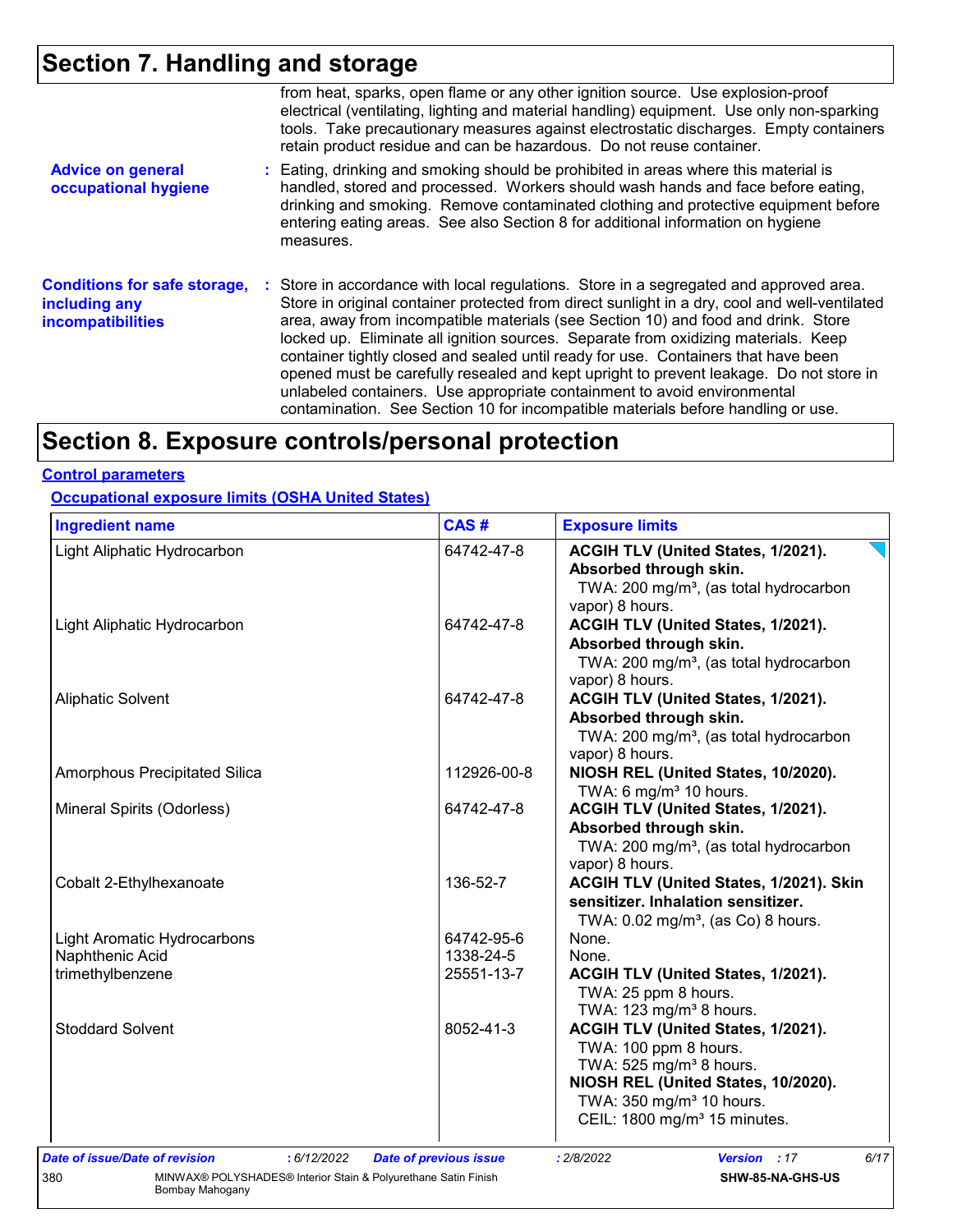# **Section 8. Exposure controls/personal protection**

| Methyl Ethyl Ketoxime | 96-29-7 | OSHA PEL (United States, 5/2018).<br>TWA: 500 ppm 8 hours.<br>TWA: 2900 mg/m <sup>3</sup> 8 hours.<br>OARS WEEL (United States, 1/2021). Skin<br>sensitizer.<br>TWA: 10 ppm 8 hours. |
|-----------------------|---------|--------------------------------------------------------------------------------------------------------------------------------------------------------------------------------------|
|-----------------------|---------|--------------------------------------------------------------------------------------------------------------------------------------------------------------------------------------|

#### **Occupational exposure limits (Canada)**

| <b>Ingredient name</b>                            | CAS#       | <b>Exposure limits</b>                                                                                                                                                                                                                                                                                                                                                                                                                                          |
|---------------------------------------------------|------------|-----------------------------------------------------------------------------------------------------------------------------------------------------------------------------------------------------------------------------------------------------------------------------------------------------------------------------------------------------------------------------------------------------------------------------------------------------------------|
| Petroleum refining, hydrotreated light distillate | 64742-47-8 | <b>CA British Columbia Provincial (Canada,</b><br>6/2021). Absorbed through skin.<br>TWA: 200 mg/m <sup>3</sup> , (as total hydrocarbon<br>vapour) 8 hours.<br>CA Alberta Provincial (Canada, 6/2018).<br>Absorbed through skin.<br>8 hrs OEL: 200 mg/m <sup>3</sup> , (as total hydrocarbon<br>vapour) 8 hours.<br>CA Ontario Provincial (Canada, 6/2019).<br>Absorbed through skin.<br>TWA: 200 mg/m <sup>3</sup> , (as total hydrocarbon<br>vapour) 8 hours. |
| Petroleum refining, hydrotreated light distillate | 64742-47-8 | <b>CA British Columbia Provincial (Canada,</b><br>6/2021). Absorbed through skin.<br>TWA: 200 mg/m <sup>3</sup> , (as total hydrocarbon<br>vapour) 8 hours.<br>CA Alberta Provincial (Canada, 6/2018).<br>Absorbed through skin.<br>8 hrs OEL: 200 mg/m <sup>3</sup> , (as total hydrocarbon<br>vapour) 8 hours.<br>CA Ontario Provincial (Canada, 6/2019).<br>Absorbed through skin.<br>TWA: 200 mg/m <sup>3</sup> , (as total hydrocarbon<br>vapour) 8 hours. |
| Petroleum refining, hydrotreated light distillate | 64742-47-8 | <b>CA British Columbia Provincial (Canada,</b><br>6/2021). Absorbed through skin.<br>TWA: 200 mg/m <sup>3</sup> , (as total hydrocarbon<br>vapour) 8 hours.<br>CA Alberta Provincial (Canada, 6/2018).<br>Absorbed through skin.<br>8 hrs OEL: 200 mg/m <sup>3</sup> , (as total hydrocarbon<br>vapour) 8 hours.<br>CA Ontario Provincial (Canada, 6/2019).<br>Absorbed through skin.<br>TWA: 200 mg/m <sup>3</sup> , (as total hydrocarbon<br>vapour) 8 hours. |
| Petroleum refining, hydrotreated light distillate | 64742-47-8 | <b>CA British Columbia Provincial (Canada,</b><br>6/2021). Absorbed through skin.<br>TWA: 200 mg/m <sup>3</sup> , (as total hydrocarbon<br>vapour) 8 hours.<br>CA Alberta Provincial (Canada, 6/2018).<br>Absorbed through skin.<br>8 hrs OEL: 200 mg/m <sup>3</sup> , (as total hydrocarbon<br>vapour) 8 hours.<br>CA Ontario Provincial (Canada, 6/2019).<br>Absorbed through skin.<br>TWA: 200 mg/m <sup>3</sup> , (as total hydrocarbon                     |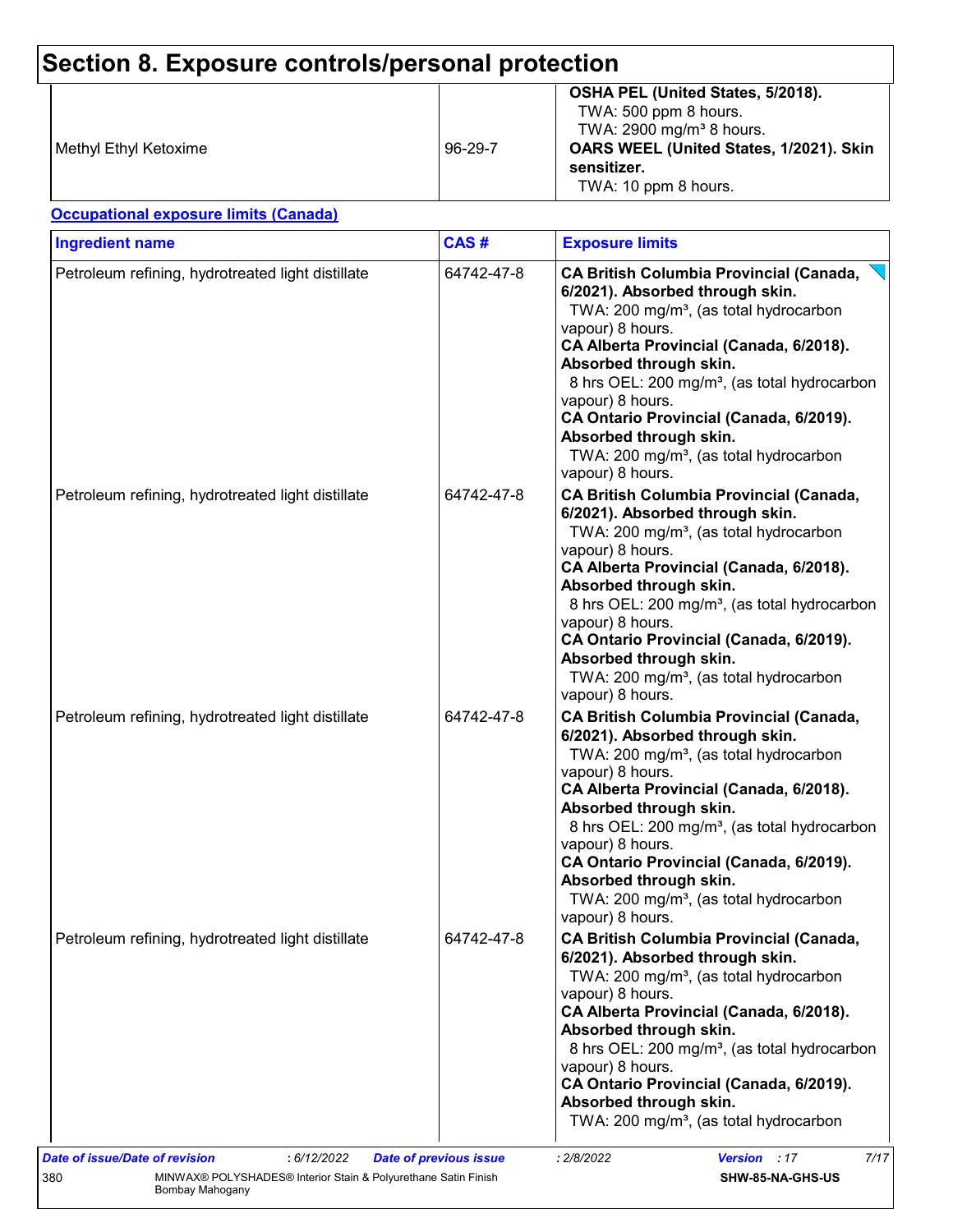# **Section 8. Exposure controls/personal protection**

| Cobalt 2-Ethylhexanoate | 136-52-7  | vapour) 8 hours.<br><b>CA British Columbia Provincial (Canada,</b><br>6/2021). Skin sensitizer. Inhalation                                     |
|-------------------------|-----------|------------------------------------------------------------------------------------------------------------------------------------------------|
|                         |           | sensitizer.<br>TWA: $0.02 \text{ mg/m}^3$ , (as Co, Total) 8 hours.<br>CA Quebec Provincial (Canada, 6/2021).<br>Skin sensitizer.              |
|                         |           | TWAEV: $0.02 \text{ mg/m}^3$ , (as Co) 8 hours.<br>CA Ontario Provincial (Canada, 6/2019).<br>TWA: $0.02$ mg/m <sup>3</sup> , (as Co) 8 hours. |
|                         |           | <b>CA Saskatchewan Provincial (Canada,</b><br>7/2013).                                                                                         |
|                         |           | STEL: $0.06 \text{ mg/m}^3$ , (measured as Co) 15<br>minutes.<br>TWA: $0.02$ mg/m <sup>3</sup> , (measured as Co) 8<br>hours.                  |
| Methyl Ethyl Ketoxime   | $96-29-7$ | OARS WEEL (United States, 1/2021). Skin<br>sensitizer.<br>TWA: 10 ppm 8 hours.                                                                 |

### **Occupational exposure limits (Mexico)**

|                             | CAS#       | <b>Exposure limits</b>                                                                                                                |
|-----------------------------|------------|---------------------------------------------------------------------------------------------------------------------------------------|
| Light Aliphatic Hydrocarbon | 64742-47-8 | ACGIH TLV (United States, 1/2021).<br>Absorbed through skin.<br>TWA: 200 mg/m <sup>3</sup> , (as total hydrocarbon<br>vapor) 8 hours. |
| Light Aliphatic Hydrocarbon | 64742-47-8 | ACGIH TLV (United States, 1/2021).<br>Absorbed through skin.<br>TWA: 200 mg/m <sup>3</sup> , (as total hydrocarbon<br>vapor) 8 hours. |
| <b>Aliphatic Solvent</b>    | 64742-47-8 | ACGIH TLV (United States, 1/2021).<br>Absorbed through skin.<br>TWA: 200 mg/m <sup>3</sup> , (as total hydrocarbon<br>vapor) 8 hours. |
| Cobalt 2-Ethylhexanoate     | 136-52-7   | NOM-010-STPS-2014 (Mexico, 4/2016).<br>TWA: $0.02 \text{ mg/m}^3$ , (as Co) 8 hours.                                                  |

| <b>Appropriate engineering</b><br>controls       | : Use only with adequate ventilation. Use process enclosures, local exhaust ventilation or<br>other engineering controls to keep worker exposure to airborne contaminants below any<br>recommended or statutory limits. The engineering controls also need to keep gas,<br>vapor or dust concentrations below any lower explosive limits. Use explosion-proof<br>ventilation equipment. |                                                                                                                                                                                                                                                                                                                                                                                                                                                                             |
|--------------------------------------------------|-----------------------------------------------------------------------------------------------------------------------------------------------------------------------------------------------------------------------------------------------------------------------------------------------------------------------------------------------------------------------------------------|-----------------------------------------------------------------------------------------------------------------------------------------------------------------------------------------------------------------------------------------------------------------------------------------------------------------------------------------------------------------------------------------------------------------------------------------------------------------------------|
| <b>Environmental exposure</b><br><b>controls</b> |                                                                                                                                                                                                                                                                                                                                                                                         | : Emissions from ventilation or work process equipment should be checked to ensure<br>they comply with the requirements of environmental protection legislation. In some<br>cases, fume scrubbers, filters or engineering modifications to the process equipment<br>will be necessary to reduce emissions to acceptable levels.                                                                                                                                             |
| <b>Individual protection measures</b>            |                                                                                                                                                                                                                                                                                                                                                                                         |                                                                                                                                                                                                                                                                                                                                                                                                                                                                             |
| <b>Hygiene measures</b>                          |                                                                                                                                                                                                                                                                                                                                                                                         | : Wash hands, forearms and face thoroughly after handling chemical products, before<br>eating, smoking and using the lavatory and at the end of the working period.<br>Appropriate techniques should be used to remove potentially contaminated clothing.<br>Contaminated work clothing should not be allowed out of the workplace. Wash<br>contaminated clothing before reusing. Ensure that eyewash stations and safety<br>showers are close to the workstation location. |

| Date of issue/Date of revision |                 | : 6/12/2022 | <b>Date of previous issue</b>                                  | .2/8/2022 | <b>Version</b> : 17 |                         | 8/17 |
|--------------------------------|-----------------|-------------|----------------------------------------------------------------|-----------|---------------------|-------------------------|------|
| 380                            | Bombay Mahogany |             | MINWAX® POLYSHADES® Interior Stain & Polyurethane Satin Finish |           |                     | <b>SHW-85-NA-GHS-US</b> |      |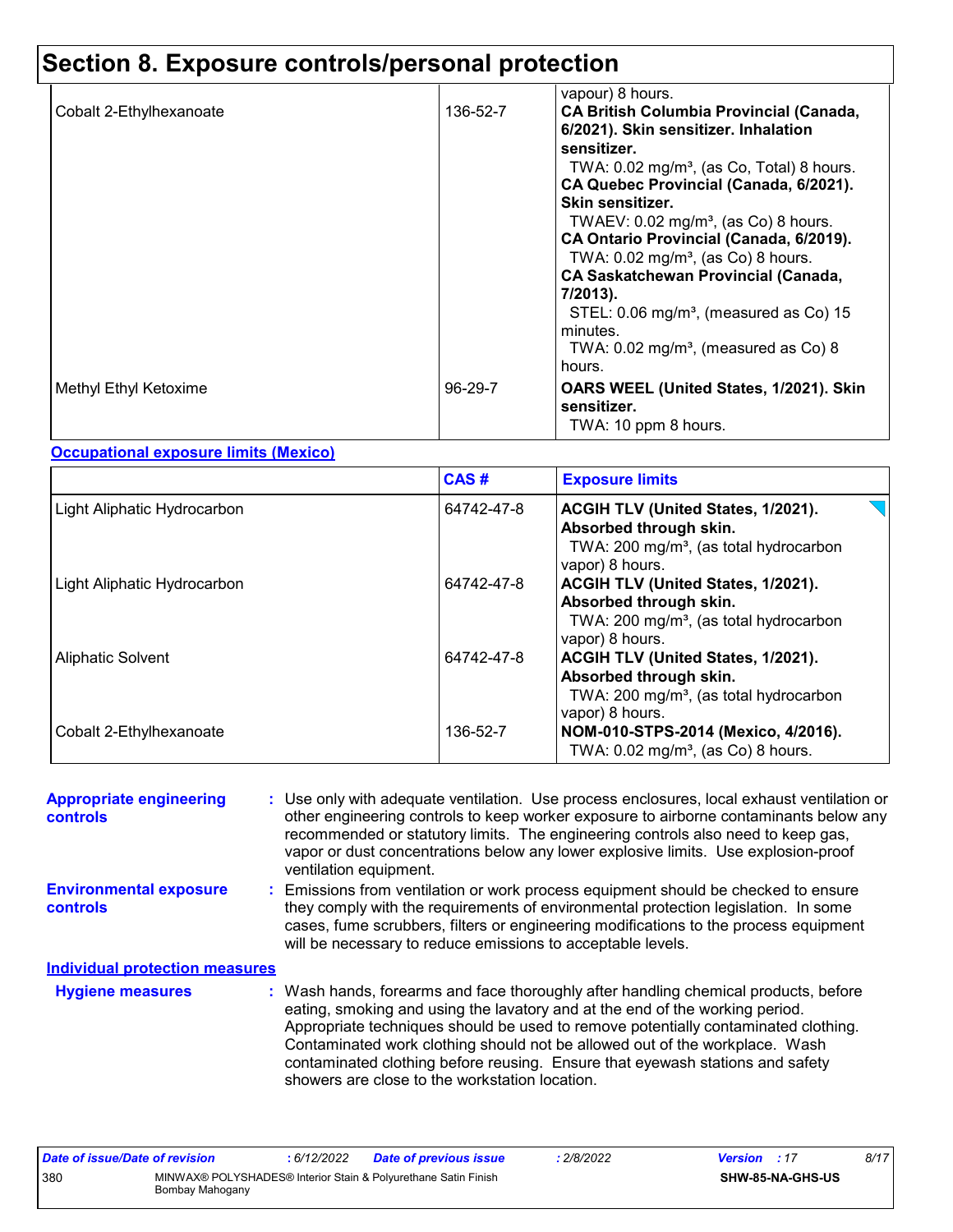# **Section 8. Exposure controls/personal protection**

| <b>Eye/face protection</b>    | Safety eyewear complying with an approved standard should be used when a risk<br>assessment indicates this is necessary to avoid exposure to liquid splashes, mists,<br>gases or dusts. If contact is possible, the following protection should be worn, unless<br>the assessment indicates a higher degree of protection: safety glasses with side-<br>shields.                                                                                                                                                                                                                                                       |
|-------------------------------|------------------------------------------------------------------------------------------------------------------------------------------------------------------------------------------------------------------------------------------------------------------------------------------------------------------------------------------------------------------------------------------------------------------------------------------------------------------------------------------------------------------------------------------------------------------------------------------------------------------------|
| <b>Skin protection</b>        |                                                                                                                                                                                                                                                                                                                                                                                                                                                                                                                                                                                                                        |
| <b>Hand protection</b>        | : Chemical-resistant, impervious gloves complying with an approved standard should be<br>worn at all times when handling chemical products if a risk assessment indicates this is<br>necessary. Considering the parameters specified by the glove manufacturer, check<br>during use that the gloves are still retaining their protective properties. It should be<br>noted that the time to breakthrough for any glove material may be different for different<br>glove manufacturers. In the case of mixtures, consisting of several substances, the<br>protection time of the gloves cannot be accurately estimated. |
| <b>Body protection</b>        | : Personal protective equipment for the body should be selected based on the task being<br>performed and the risks involved and should be approved by a specialist before<br>handling this product. When there is a risk of ignition from static electricity, wear anti-<br>static protective clothing. For the greatest protection from static discharges, clothing<br>should include anti-static overalls, boots and gloves.                                                                                                                                                                                         |
| <b>Other skin protection</b>  | : Appropriate footwear and any additional skin protection measures should be selected<br>based on the task being performed and the risks involved and should be approved by a<br>specialist before handling this product.                                                                                                                                                                                                                                                                                                                                                                                              |
| <b>Respiratory protection</b> | : Based on the hazard and potential for exposure, select a respirator that meets the<br>appropriate standard or certification. Respirators must be used according to a<br>respiratory protection program to ensure proper fitting, training, and other important<br>aspects of use.                                                                                                                                                                                                                                                                                                                                    |

# **Section 9. Physical and chemical properties**

The conditions of measurement of all properties are at standard temperature and pressure unless otherwise indicated.

| <b>Appearance</b>                                                 |                                                                             |
|-------------------------------------------------------------------|-----------------------------------------------------------------------------|
| <b>Physical state</b>                                             | : Liquid.                                                                   |
| <b>Color</b>                                                      | : Not available.                                                            |
| Odor                                                              | : Not available.                                                            |
| <b>Odor threshold</b>                                             | : Not available.                                                            |
| pH                                                                | : Not applicable.                                                           |
| <b>Melting point/freezing point</b>                               | : Not available.                                                            |
| <b>Boiling point, initial boiling</b><br>point, and boiling range | : $148^{\circ}$ C (298.4 $^{\circ}$ F)                                      |
| <b>Flash point</b>                                                | : Closed cup: $40^{\circ}$ C (104 $^{\circ}$ F) [Pensky-Martens Closed Cup] |
| <b>Evaporation rate</b>                                           | $\therefore$ 0.13 (butyl acetate = 1)                                       |
| <b>Flammability</b>                                               | : Not available.                                                            |
| Lower and upper explosion<br>limit/flammability limit             | $:$ Lower: $0.7\%$<br>Upper: 8.8%                                           |
| <b>Vapor pressure</b>                                             | $: 0.25$ kPa (1.9 mm Hg)                                                    |
| <b>Relative vapor density</b>                                     | : $5$ [Air = 1]                                                             |
| <b>Relative density</b>                                           | : 0.91                                                                      |
| <b>Solubility</b>                                                 | : Not available.                                                            |
| <b>Partition coefficient: n-</b><br>octanol/water                 | : Not applicable.                                                           |
| <b>Auto-ignition temperature</b>                                  | : Not available.                                                            |
| <b>Decomposition temperature</b>                                  | : Not available.                                                            |

| Date of issue/Date of revision_ |                 | : 6/12/2022 | <b>Date of previous issu</b>                                   |
|---------------------------------|-----------------|-------------|----------------------------------------------------------------|
| 380                             | Bombay Mahogany |             | MINWAX® POLYSHADES® Interior Stain & Polyurethane Satin Finish |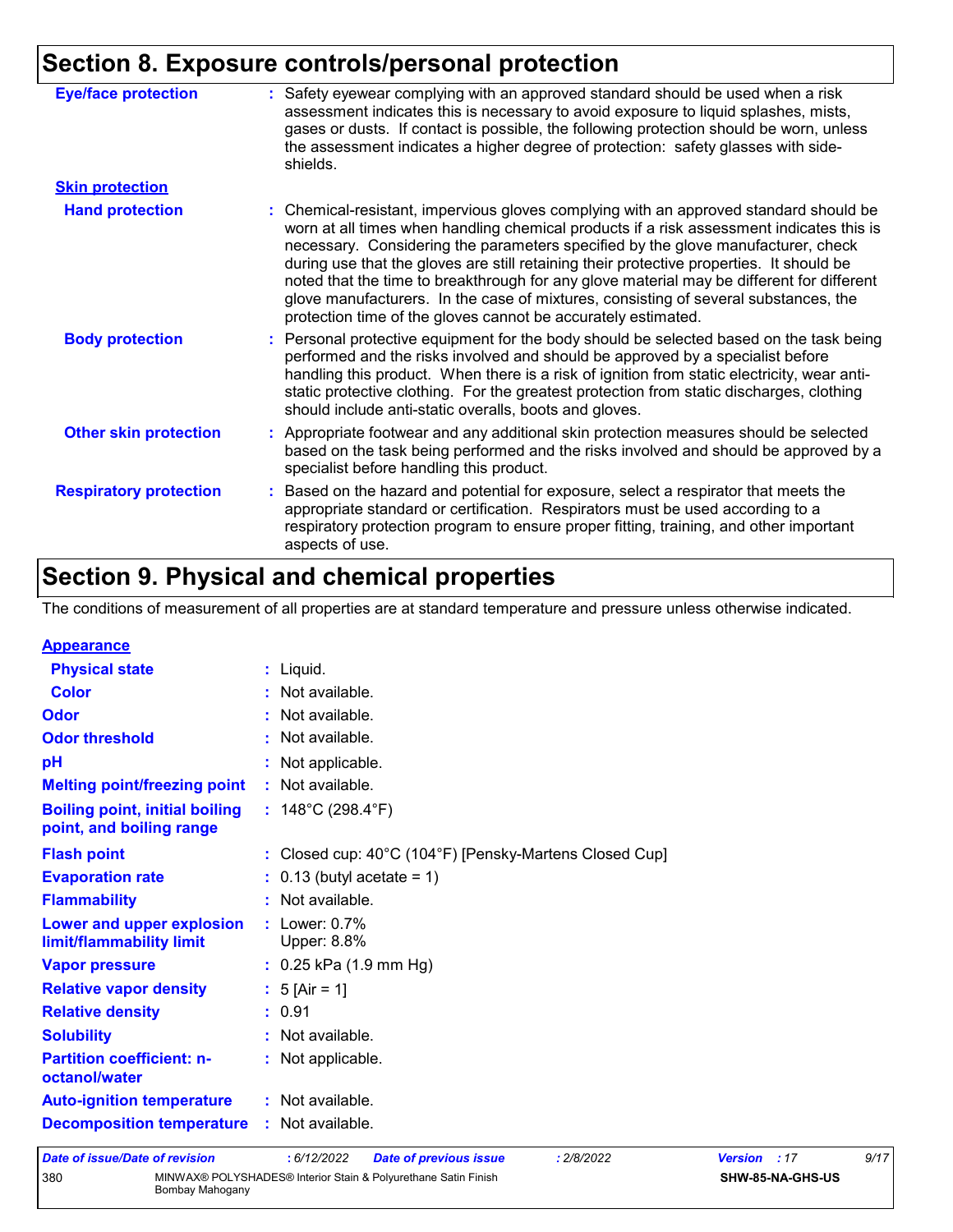# **Section 9. Physical and chemical properties**

| <b>Viscosity</b>          | : Kinematic (40°C (104°F)): <20.5 mm <sup>2</sup> /s (<20.5 cSt) |
|---------------------------|------------------------------------------------------------------|
| <b>Molecular weight</b>   | : Not applicable.                                                |
| <b>Aerosol product</b>    |                                                                  |
| <b>Heat of combustion</b> | $: 21.093$ kJ/g                                                  |

# **Section 10. Stability and reactivity**

| <b>Reactivity</b>                                   | : No specific test data related to reactivity available for this product or its ingredients.                                                                                                                                               |
|-----------------------------------------------------|--------------------------------------------------------------------------------------------------------------------------------------------------------------------------------------------------------------------------------------------|
| <b>Chemical stability</b>                           | : The product is stable.                                                                                                                                                                                                                   |
| <b>Possibility of hazardous</b><br><b>reactions</b> | : Under normal conditions of storage and use, hazardous reactions will not occur.                                                                                                                                                          |
| <b>Conditions to avoid</b>                          | : Avoid all possible sources of ignition (spark or flame). Do not pressurize, cut, weld,<br>braze, solder, drill, grind or expose containers to heat or sources of ignition. Do not<br>allow vapor to accumulate in low or confined areas. |
| <b>Incompatible materials</b>                       | : Reactive or incompatible with the following materials:<br>oxidizing materials                                                                                                                                                            |
| <b>Hazardous decomposition</b><br>products          | : Under normal conditions of storage and use, hazardous decomposition products should<br>not be produced.                                                                                                                                  |

# **Section 11. Toxicological information**

#### **Information on toxicological effects**

#### **Acute toxicity**

| <b>Product/ingredient name</b> | <b>Result</b> | <b>Species</b> | <b>Dose</b> | <b>Exposure</b> |
|--------------------------------|---------------|----------------|-------------|-----------------|
| Cobalt 2-Ethylhexanoate        | LD50 Dermal   | Rabbit         | $>5$ g/kg   |                 |
|                                | LD50 Oral     | Rat            | $1.22$ g/kg |                 |
| Light Aromatic Hydrocarbons    | ILD50 Oral    | Rat            | 8400 mg/kg  |                 |
| Naphthenic Acid                | LD50 Oral     | Rat            | $3$ g/kg    |                 |
| trimethylbenzene               | LD50 Oral     | Rat            | 8970 mg/kg  |                 |
| Methyl Ethyl Ketoxime          | LD50 Oral     | Rat            | $930$ mg/kg |                 |

#### **Irritation/Corrosion**

| <b>Product/ingredient name</b> | <b>Result</b>                                    | <b>Species</b>  | <b>Score</b> | <b>Exposure</b>                 | <b>Observation</b>                         |
|--------------------------------|--------------------------------------------------|-----------------|--------------|---------------------------------|--------------------------------------------|
| Light Aromatic Hydrocarbons    | Eyes - Mild irritant                             | Rabbit          |              | 24 hours 100<br>uL              |                                            |
| trimethylbenzene               | Eyes - Mild irritant                             | Rabbit          |              | 24 hours 500<br>mg              |                                            |
|                                | Skin - Moderate irritant                         | Rabbit          |              | 24 hours 500                    | $\overline{a}$                             |
| <b>Stoddard Solvent</b>        | Eyes - Mild irritant<br>Eyes - Moderate irritant | Human<br>Rabbit |              | mg<br>$100$ ppm<br>24 hours 500 | $\overline{\phantom{0}}$<br>$\blacksquare$ |
| Methyl Ethyl Ketoxime          | Eyes - Severe irritant                           | Rabbit          |              | mg<br>100 uL                    | $\overline{\phantom{0}}$                   |

#### **Sensitization**

Not available.

#### **Mutagenicity**

Not available.

| Date of issue/Date of revision |                 | : 6/12/2022 | <b>Date of previous issue</b>                                  | ·2/8/2022 | <b>Version</b> : 17 |                         | 10/17 |
|--------------------------------|-----------------|-------------|----------------------------------------------------------------|-----------|---------------------|-------------------------|-------|
| 380                            | Bombay Mahogany |             | MINWAX® POLYSHADES® Interior Stain & Polyurethane Satin Finish |           |                     | <b>SHW-85-NA-GHS-US</b> |       |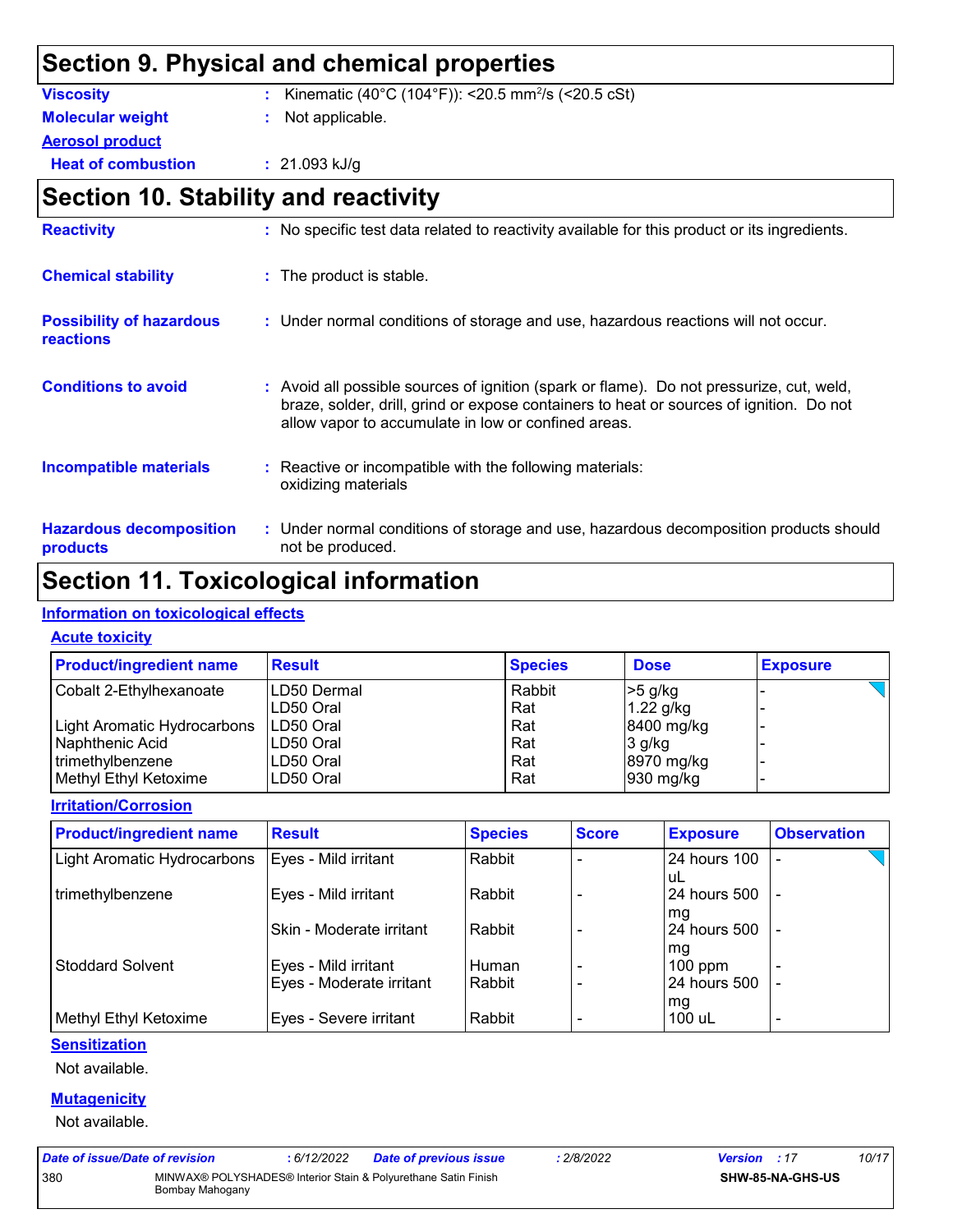# **Section 11. Toxicological information**

#### **Carcinogenicity**

Not available.

#### **Classification**

| <b>Product/ingredient name</b>   | <b>OSHA</b> | <b>IARC</b> | <b>NTP</b>                                       |
|----------------------------------|-------------|-------------|--------------------------------------------------|
| Amorphous Precipitated<br>Silica |             |             |                                                  |
| Cobalt 2-Ethylhexanoate          |             | 2B          | Reasonably anticipated to be a human carcinogen. |

#### **Reproductive toxicity**

Not available.

#### **Teratogenicity**

Not available.

#### **Specific target organ toxicity (single exposure)**

| <b>Name</b>                 | <b>Category</b> | <b>Route of</b><br>exposure | <b>Target organs</b>            |
|-----------------------------|-----------------|-----------------------------|---------------------------------|
| Light Aliphatic Hydrocarbon | Category 3      |                             | Respiratory tract<br>irritation |
|                             | Category 3      |                             | Narcotic effects                |
| Light Aliphatic Hydrocarbon | Category 3      |                             | Respiratory tract<br>irritation |
|                             | Category 3      |                             | Narcotic effects                |
| <b>Aliphatic Solvent</b>    | Category 3      |                             | Respiratory tract<br>irritation |
|                             | Category 3      |                             | Narcotic effects                |
| Mineral Spirits (Odorless)  | Category 3      |                             | Respiratory tract<br>irritation |
|                             | Category 3      |                             | Narcotic effects                |
| Light Aromatic Hydrocarbons | Category 3      |                             | Respiratory tract<br>irritation |
|                             | Category 3      |                             | Narcotic effects                |
| <b>Stoddard Solvent</b>     | Category 3      |                             | Respiratory tract<br>irritation |
|                             | Category 3      |                             | Narcotic effects                |
| Methyl Ethyl Ketoxime       | Category 1      |                             | upper respiratory<br>tract      |
|                             | Category 3      |                             | Narcotic effects                |

#### **Specific target organ toxicity (repeated exposure)**

| <b>Name</b>                 | <b>Category</b> | <b>Route of</b><br>exposure | <b>Target organs</b> |
|-----------------------------|-----------------|-----------------------------|----------------------|
| Light Aliphatic Hydrocarbon | Category 2      |                             |                      |
| Light Aliphatic Hydrocarbon | Category 2      |                             |                      |
| <b>Aliphatic Solvent</b>    | Category 2      |                             |                      |
| Mineral Spirits (Odorless)  | Category 2      |                             |                      |
| Light Aromatic Hydrocarbons | Category 2      |                             |                      |
| <b>Stoddard Solvent</b>     | Category 1      |                             |                      |
| Methyl Ethyl Ketoxime       | Category 2      |                             | blood system         |

**Aspiration hazard**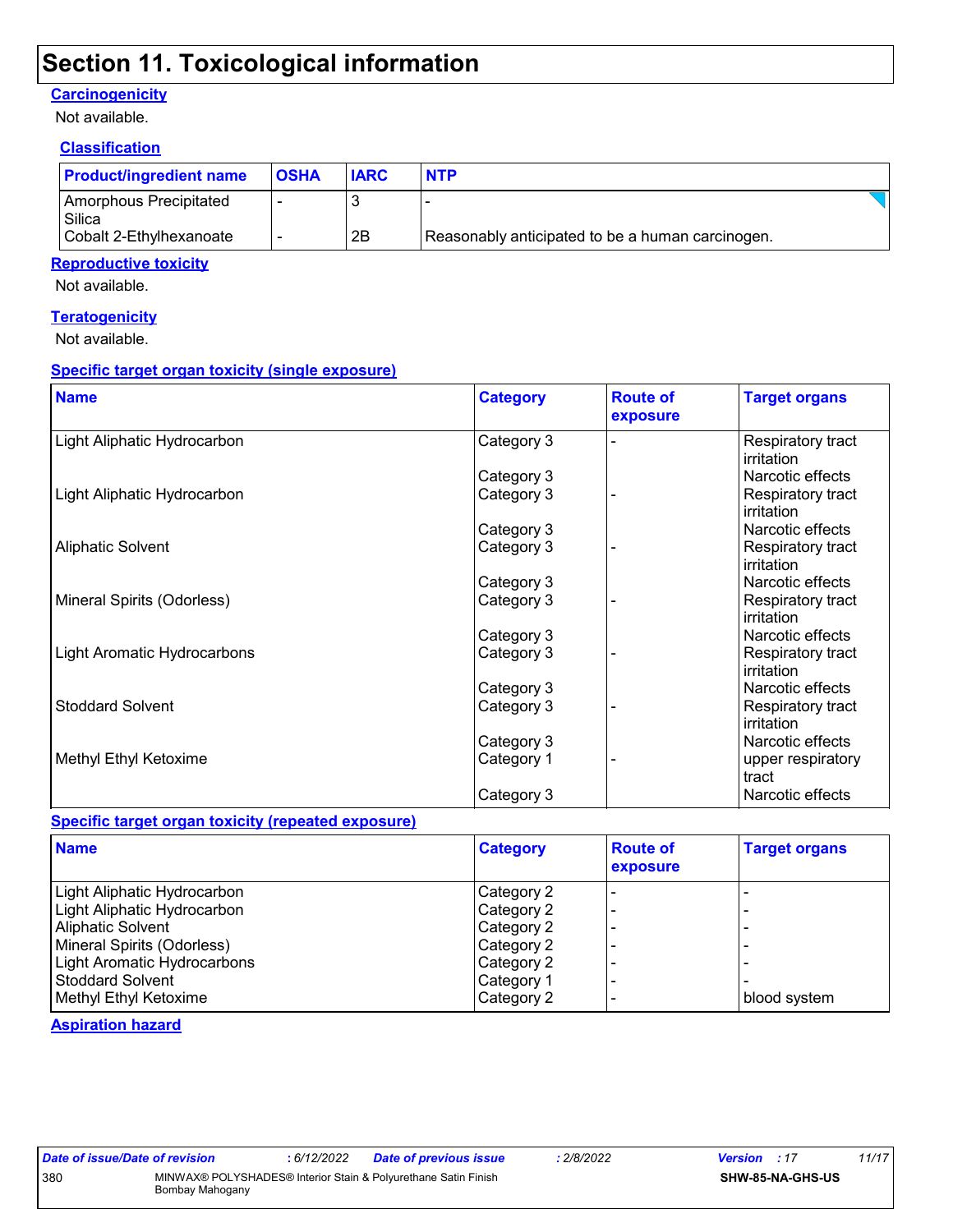# **Section 11. Toxicological information**

| <b>Name</b>                 | <b>Result</b>                         |
|-----------------------------|---------------------------------------|
| Light Aliphatic Hydrocarbon | <b>ASPIRATION HAZARD - Category 1</b> |
| Light Aliphatic Hydrocarbon | <b>ASPIRATION HAZARD - Category 1</b> |
| <b>Aliphatic Solvent</b>    | <b>ASPIRATION HAZARD - Category 1</b> |
| Mineral Spirits (Odorless)  | <b>ASPIRATION HAZARD - Category 1</b> |
| Light Aromatic Hydrocarbons | <b>ASPIRATION HAZARD - Category 1</b> |
| trimethylbenzene            | <b>ASPIRATION HAZARD - Category 1</b> |
| Stoddard Solvent            | <b>ASPIRATION HAZARD - Category 1</b> |

| <b>Information on the likely</b><br>routes of exposure | : Not available.                                                                                                                                                                                                                                                        |
|--------------------------------------------------------|-------------------------------------------------------------------------------------------------------------------------------------------------------------------------------------------------------------------------------------------------------------------------|
| <b>Potential acute health effects</b>                  |                                                                                                                                                                                                                                                                         |
| <b>Eye contact</b>                                     | : No known significant effects or critical hazards.                                                                                                                                                                                                                     |
| <b>Inhalation</b>                                      | : Can cause central nervous system (CNS) depression. May cause drowsiness or<br>dizziness. May cause respiratory irritation.                                                                                                                                            |
| <b>Skin contact</b>                                    | May cause an allergic skin reaction.                                                                                                                                                                                                                                    |
| <b>Ingestion</b>                                       | Can cause central nervous system (CNS) depression. May be fatal if swallowed and<br>enters airways.                                                                                                                                                                     |
|                                                        | <b>Symptoms related to the physical, chemical and toxicological characteristics</b>                                                                                                                                                                                     |
| <b>Eye contact</b>                                     | : No specific data.                                                                                                                                                                                                                                                     |
| <b>Inhalation</b>                                      | : Adverse symptoms may include the following:<br>respiratory tract irritation<br>coughing<br>nausea or vomiting<br>headache<br>drowsiness/fatigue<br>dizziness/vertigo<br>unconsciousness<br>reduced fetal weight<br>increase in fetal deaths<br>skeletal malformations |
| <b>Skin contact</b>                                    | : Adverse symptoms may include the following:<br>irritation<br>redness<br>reduced fetal weight<br>increase in fetal deaths<br>skeletal malformations                                                                                                                    |
| <b>Ingestion</b>                                       | : Adverse symptoms may include the following:<br>nausea or vomiting<br>reduced fetal weight<br>increase in fetal deaths<br>skeletal malformations                                                                                                                       |
|                                                        | Delayed and immediate effects and also chronic effects from short and long term exposure                                                                                                                                                                                |
| <b>Short term exposure</b>                             |                                                                                                                                                                                                                                                                         |
| <b>Potential immediate</b><br>effects                  | : Not available.                                                                                                                                                                                                                                                        |
| <b>Potential delayed effects</b>                       | : Not available.                                                                                                                                                                                                                                                        |
| <b>Long term exposure</b>                              |                                                                                                                                                                                                                                                                         |

| <b>Potential immediate</b> | : Not available. |
|----------------------------|------------------|
| <b>effects</b>             |                  |

| Date of issue/Date of revision                                                           |  | : 6/12/2022 | <b>Date of previous issue</b> | : 2/8/2022              | <b>Version</b> : 17 |  | 12/17 |
|------------------------------------------------------------------------------------------|--|-------------|-------------------------------|-------------------------|---------------------|--|-------|
| 380<br>MINWAX® POLYSHADES® Interior Stain & Polyurethane Satin Finish<br>Bombay Mahogany |  |             |                               | <b>SHW-85-NA-GHS-US</b> |                     |  |       |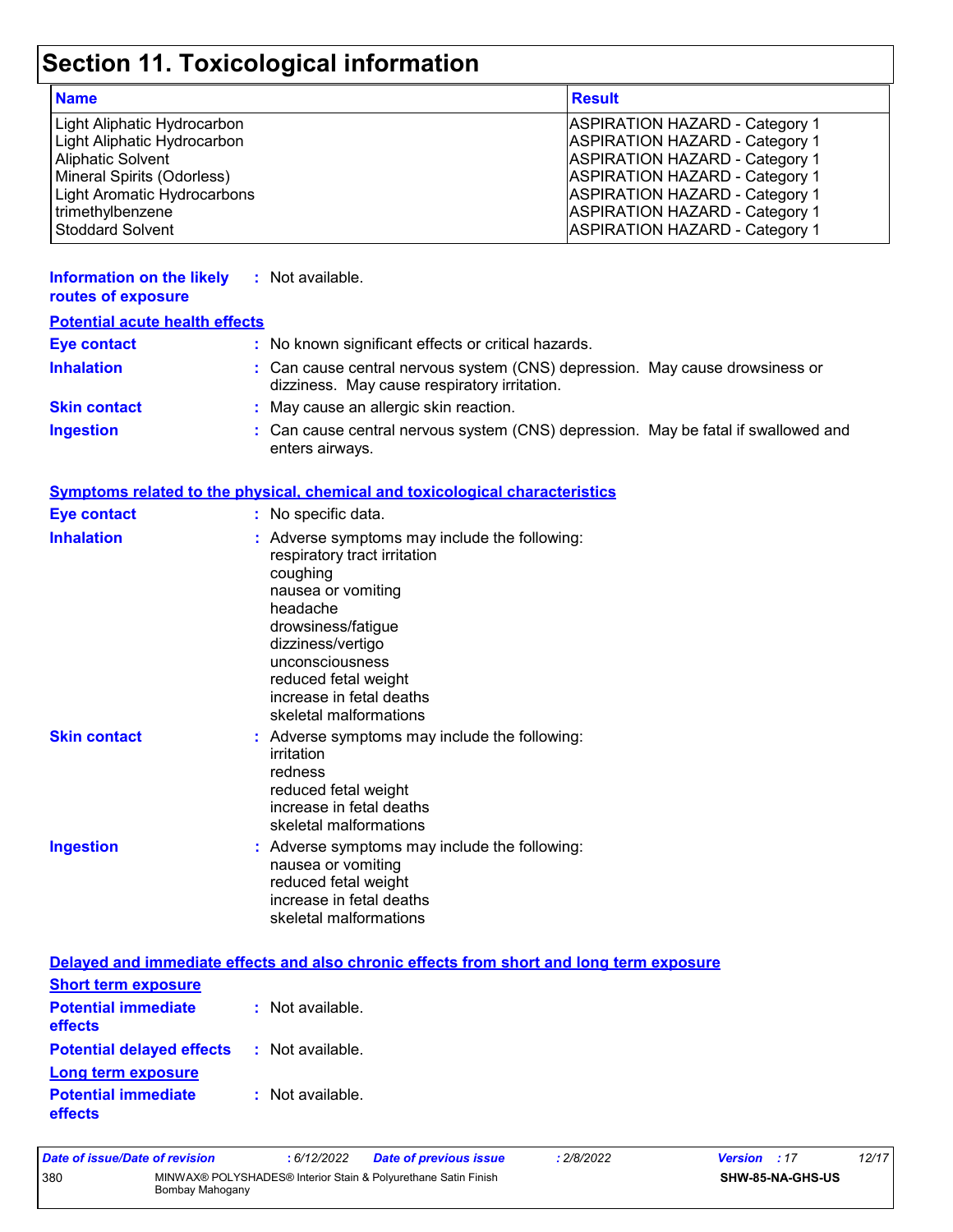# **Section 11. Toxicological information**

### **Potential delayed effects :** Not available.

**Potential chronic health effects**

Not available.

| <b>General</b>               | May cause damage to organs through prolonged or repeated exposure. Once<br>sensitized, a severe allergic reaction may occur when subsequently exposed to very low<br>levels. |
|------------------------------|------------------------------------------------------------------------------------------------------------------------------------------------------------------------------|
| <b>Carcinogenicity</b>       | : Suspected of causing cancer. Risk of cancer depends on duration and level of<br>exposure.                                                                                  |
| <b>Mutagenicity</b>          | : No known significant effects or critical hazards.                                                                                                                          |
| <b>Teratogenicity</b>        | : No known significant effects or critical hazards.                                                                                                                          |
| <b>Developmental effects</b> | : No known significant effects or critical hazards.                                                                                                                          |
| <b>Fertility effects</b>     | : May damage fertility.                                                                                                                                                      |

#### **Numerical measures of toxicity** Not available. **Acute toxicity estimates**

# **Section 12. Ecological information**

| <b>Toxicity</b> |
|-----------------|
|-----------------|

| <b>Product/ingredient name</b> | <b>Result</b>                      | <b>Species</b>             | <b>Exposure</b> |
|--------------------------------|------------------------------------|----------------------------|-----------------|
| Light Aliphatic Hydrocarbon    | Acute LC50 2200 µg/l Fresh water   | Fish - Lepomis macrochirus | 4 days          |
| Light Aliphatic Hydrocarbon    | Acute LC50 2200 µg/l Fresh water   | Fish - Lepomis macrochirus | 4 days          |
| <b>Aliphatic Solvent</b>       | Acute LC50 2200 µg/l Fresh water   | Fish - Lepomis macrochirus | 4 days          |
| Mineral Spirits (Odorless)     | Acute LC50 2200 µg/l Fresh water   | Fish - Lepomis macrochirus | 4 days          |
| Naphthenic Acid                | Acute EC50 26000 µg/l Fresh water  | Algae - Navicula seminulum | 96 hours        |
|                                | Acute LC50 5600 µg/l Fresh water   | Fish - Lepomis macrochirus | 96 hours        |
| trimethylbenzene               | Acute LC50 5600 µg/l Marine water  | Crustaceans - Palaemonetes | 48 hours        |
|                                |                                    | pugio                      |                 |
| Methyl Ethyl Ketoxime          | Acute LC50 843000 µg/l Fresh water | Fish - Pimephales promelas | 96 hours        |

#### **Persistence and degradability**

| <b>Product/ingredient name</b> | <b>Aquatic half-life</b> | <b>Photolysis</b> | Biodegradability |
|--------------------------------|--------------------------|-------------------|------------------|
| Light Aromatic Hydrocarbons    |                          |                   | Readily          |

#### **Bioaccumulative potential**

| <b>Product/ingredient name</b>  | $\mathsf{LogP}_\mathsf{ow}$ | <b>BCF</b> | <b>Potential</b> |
|---------------------------------|-----------------------------|------------|------------------|
| Cobalt 2-Ethylhexanoate         |                             | 15600      | high             |
| Light Aromatic Hydrocarbons   - |                             | 10 to 2500 | high             |
| Methyl Ethyl Ketoxime           |                             | 2.5 to 5.8 | low              |

#### **Mobility in soil**

#### **Soil/water partition coefficient (KOC)**

**:** Not available.

**Other adverse effects** : No known significant effects or critical hazards.

| Date of issue/Date of revision |                 | : 6/12/2022 | <b>Date of previous issue</b>                                  | : 2/8/2022 | <b>Version</b> : 17 |                         | 13/17 |
|--------------------------------|-----------------|-------------|----------------------------------------------------------------|------------|---------------------|-------------------------|-------|
| 380                            | Bombay Mahogany |             | MINWAX® POLYSHADES® Interior Stain & Polyurethane Satin Finish |            |                     | <b>SHW-85-NA-GHS-US</b> |       |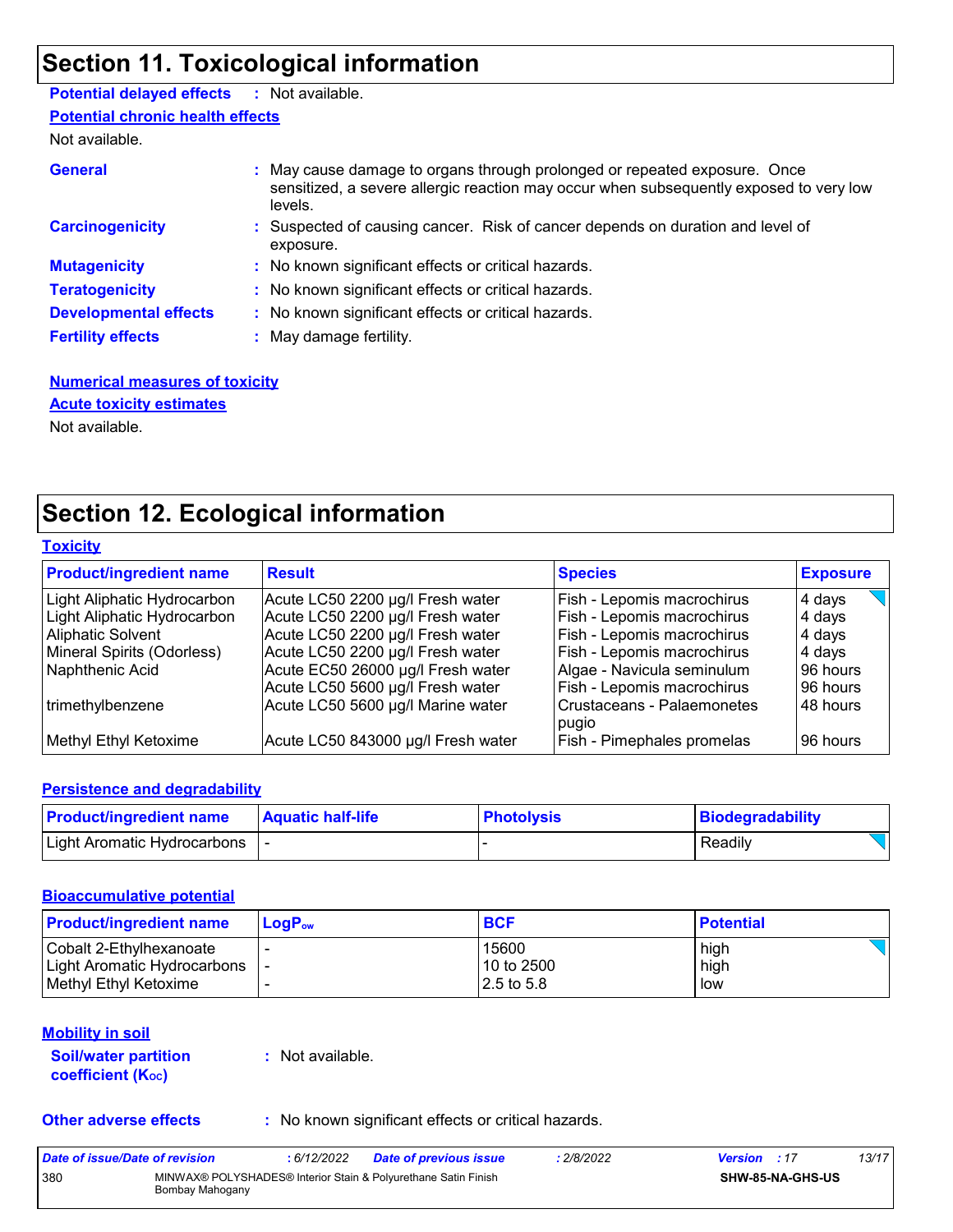# **Section 13. Disposal considerations**

#### **Disposal methods :**

The generation of waste should be avoided or minimized wherever possible. Disposal of this product, solutions and any by-products should at all times comply with the requirements of environmental protection and waste disposal legislation and any regional local authority requirements. Dispose of surplus and non-recyclable products via a licensed waste disposal contractor. Waste should not be disposed of untreated to the sewer unless fully compliant with the requirements of all authorities with jurisdiction. Waste packaging should be recycled. Incineration or landfill should only be considered when recycling is not feasible. This material and its container must be disposed of in a safe way. Care should be taken when handling emptied containers that have not been cleaned or rinsed out. Empty containers or liners may retain some product residues. Vapor from product residues may create a highly flammable or explosive atmosphere inside the container. Do not cut, weld or grind used containers unless they have been cleaned thoroughly internally. Avoid dispersal of spilled material and runoff and contact with soil, waterways, drains and sewers.

## **Section 14. Transport information**

| <b>UN1263</b><br><b>PAINT</b><br>$\mathbf{3}$<br>$\  \ $<br>No.<br>This product may<br>be re-classified as                                                                                                                                                                                                      | <b>UN1263</b><br><b>PAINT</b><br>3<br>$\mathbf{III}$<br>No.                                                                                         | <b>UN1263</b><br><b>PAINT</b><br>$\mathbf{3}$<br>$\ensuremath{\mathsf{III}}\xspace$<br>No. | <b>UN1263</b><br><b>PAINT</b><br>3<br>$\mathbf{III}$<br>No. | <b>UN1263</b><br><b>PAINT</b><br>3<br>$\ensuremath{\mathsf{III}}\xspace$ |
|-----------------------------------------------------------------------------------------------------------------------------------------------------------------------------------------------------------------------------------------------------------------------------------------------------------------|-----------------------------------------------------------------------------------------------------------------------------------------------------|--------------------------------------------------------------------------------------------|-------------------------------------------------------------|--------------------------------------------------------------------------|
|                                                                                                                                                                                                                                                                                                                 |                                                                                                                                                     |                                                                                            |                                                             |                                                                          |
|                                                                                                                                                                                                                                                                                                                 |                                                                                                                                                     |                                                                                            |                                                             |                                                                          |
|                                                                                                                                                                                                                                                                                                                 |                                                                                                                                                     |                                                                                            |                                                             |                                                                          |
|                                                                                                                                                                                                                                                                                                                 |                                                                                                                                                     |                                                                                            |                                                             |                                                                          |
|                                                                                                                                                                                                                                                                                                                 |                                                                                                                                                     |                                                                                            |                                                             | No.                                                                      |
| "Combustible<br>Liquid," unless<br>transported by<br>vessel or aircraft.<br>Non-bulk<br>packages (less<br>than or equal to<br>119 gal) of<br>combustible<br>liquids are not<br>regulated as<br>hazardous<br>materials in<br>package sizes<br>less than the<br>product reportable<br>quantity.<br><b>ERG No.</b> | Product classified<br>as per the<br>following sections<br>of the<br>Transportation of<br>Dangerous Goods<br>Regulations:<br>2.18-2.19 (Class<br>3). |                                                                                            |                                                             | <b>Emergency</b><br>schedules F-E, S-<br>E                               |
|                                                                                                                                                                                                                                                                                                                 |                                                                                                                                                     |                                                                                            |                                                             |                                                                          |
|                                                                                                                                                                                                                                                                                                                 | 128                                                                                                                                                 | <b>ERG No.</b><br>128                                                                      | <b>ERG No.</b><br>128                                       |                                                                          |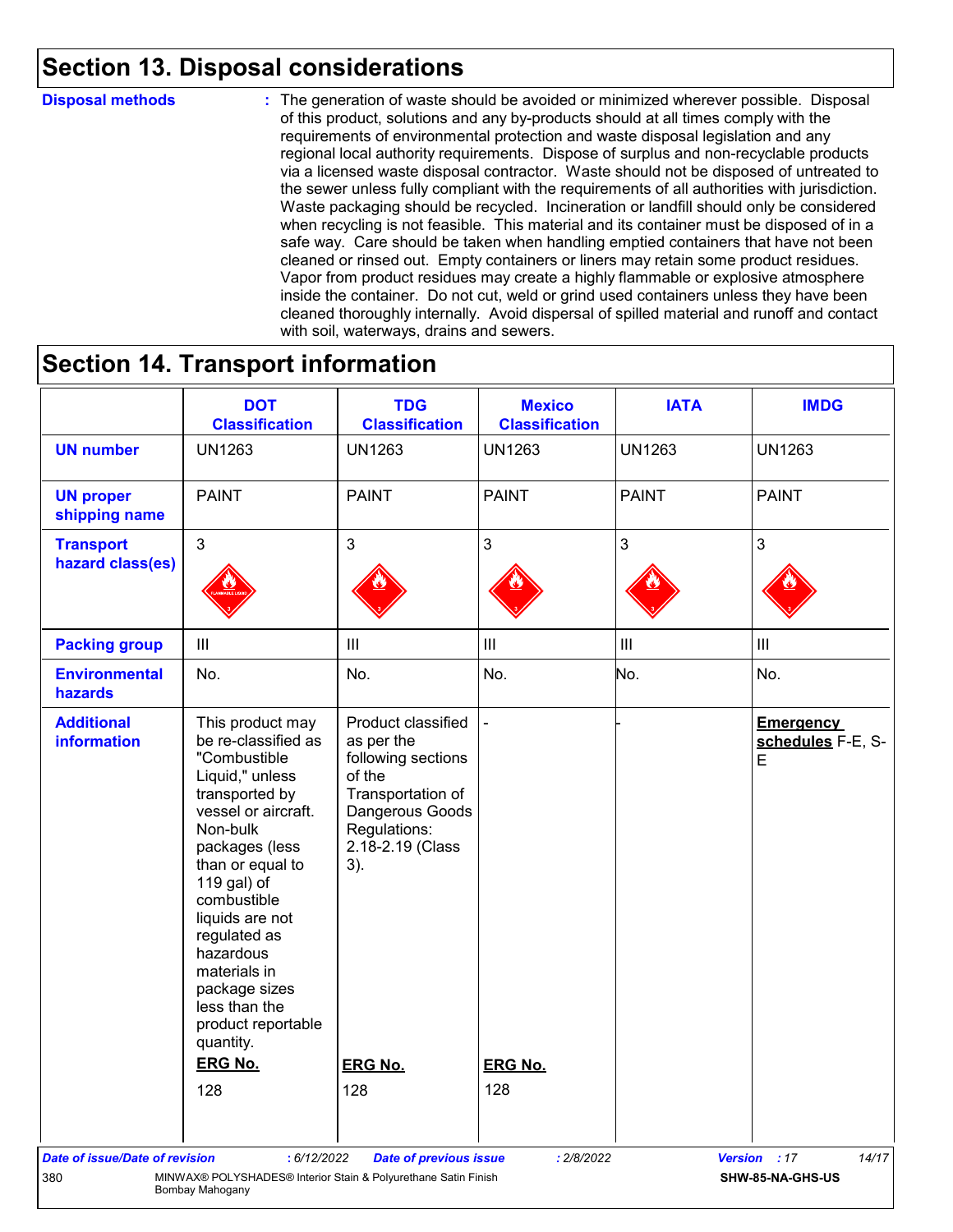| <b>Section 14. Transport information</b>                 |                                                                                                                                                                                                                                                                                                                                                                                                                                                                                                                                                                                                                                                                                     |
|----------------------------------------------------------|-------------------------------------------------------------------------------------------------------------------------------------------------------------------------------------------------------------------------------------------------------------------------------------------------------------------------------------------------------------------------------------------------------------------------------------------------------------------------------------------------------------------------------------------------------------------------------------------------------------------------------------------------------------------------------------|
|                                                          |                                                                                                                                                                                                                                                                                                                                                                                                                                                                                                                                                                                                                                                                                     |
| <b>Special precautions for user :</b>                    | Multi-modal shipping descriptions are provided for informational purposes and do not<br>consider container sizes. The presence of a shipping description for a particular<br>mode of transport (sea, air, etc.), does not indicate that the product is packaged<br>suitably for that mode of transport. All packaging must be reviewed for suitability<br>prior to shipment, and compliance with the applicable regulations is the sole<br>responsibility of the person offering the product for transport. People loading and<br>unloading dangerous goods must be trained on all of the risks deriving from the<br>substances and on all actions in case of emergency situations. |
| <b>Transport in bulk according</b><br>to IMO instruments | : Not available.                                                                                                                                                                                                                                                                                                                                                                                                                                                                                                                                                                                                                                                                    |
|                                                          | <b>Proper shipping name</b><br>: Not available.                                                                                                                                                                                                                                                                                                                                                                                                                                                                                                                                                                                                                                     |

# **Section 15. Regulatory information**

#### **SARA 313**

SARA 313 (40 CFR 372.45) supplier notification can be found on the Environmental Data Sheet.

#### **California Prop. 65**

WARNING: This product contains chemicals known to the State of California to cause cancer and birth defects or other reproductive harm.

#### **International regulations**

| China inventory (IECSC): Not determined.<br>Japan inventory (CSCL): Not determined.<br>Japan inventory (ISHL): Not determined.<br>Korea inventory (KECI): Not determined.<br>New Zealand Inventory of Chemicals (NZIoC): Not determined.<br>Philippines inventory (PICCS): Not determined.<br>Taiwan Chemical Substances Inventory (TCSI): Not determined.<br>Thailand inventory: Not determined.<br>Turkey inventory: Not determined.<br>Vietnam inventory: Not determined. |  |
|------------------------------------------------------------------------------------------------------------------------------------------------------------------------------------------------------------------------------------------------------------------------------------------------------------------------------------------------------------------------------------------------------------------------------------------------------------------------------|--|
|------------------------------------------------------------------------------------------------------------------------------------------------------------------------------------------------------------------------------------------------------------------------------------------------------------------------------------------------------------------------------------------------------------------------------------------------------------------------------|--|

# **Section 16. Other information**

#### **Hazardous Material Information System (U.S.A.)**



**The customer is responsible for determining the PPE code for this material. For more information on HMIS® Personal Protective Equipment (PPE) codes, consult the HMIS® Implementation Manual.**

**Caution: HMIS® ratings are based on a 0-4 rating scale, with 0 representing minimal hazards or risks, and 4 representing significant hazards or risks. Although HMIS® ratings and the associated label are not required on SDSs or products leaving a facility under 29 CFR 1910.1200, the preparer may choose to provide them. HMIS® ratings are to be used with a fully implemented HMIS® program. HMIS® is a registered trademark and service mark of the American Coatings Association, Inc.**

**Procedure used to derive the classification**

| Date of issue/Date of revision |                                                                                   | : 6/12/2022 | <b>Date of previous issue</b> | 2/8/2022 | <b>Version</b> : 17 |                         | 15/17 |
|--------------------------------|-----------------------------------------------------------------------------------|-------------|-------------------------------|----------|---------------------|-------------------------|-------|
| 380                            | MINWAX® POLYSHADES® Interior Stain & Polyurethane Satin Finish<br>Bombay Mahogany |             |                               |          |                     | <b>SHW-85-NA-GHS-US</b> |       |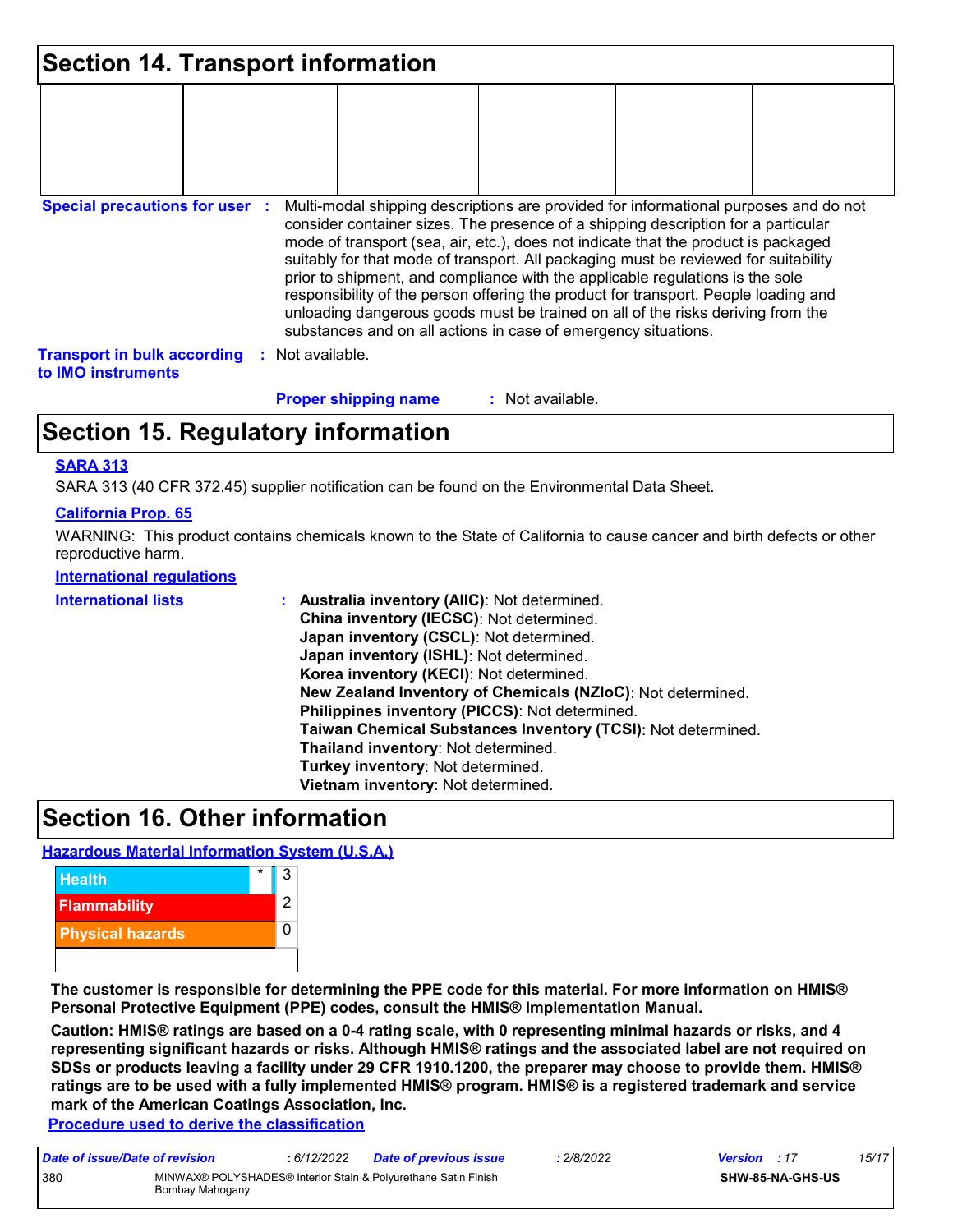### **Section 16. Other information**

| <b>Classification</b>                                                                                    | <b>Justification</b>                     |  |
|----------------------------------------------------------------------------------------------------------|------------------------------------------|--|
| FLAMMABLE LIQUIDS - Category 3                                                                           | On basis of test data                    |  |
| SKIN SENSITIZATION - Category 1                                                                          | Calculation method                       |  |
| <b>CARCINOGENICITY - Category 2</b>                                                                      | Calculation method                       |  |
| TOXIC TO REPRODUCTION - Category 1B                                                                      | Calculation method                       |  |
| SPECIFIC TARGET ORGAN TOXICITY (SINGLE EXPOSURE) (Respiratory tract<br>irritation) - Category 3          | Calculation method                       |  |
| SPECIFIC TARGET ORGAN TOXICITY (SINGLE EXPOSURE) (Narcotic effects) -<br>Category 3                      | l Calculation method                     |  |
| SPECIFIC TARGET ORGAN TOXICITY (REPEATED EXPOSURE) - Category 2<br><b>ASPIRATION HAZARD - Category 1</b> | Calculation method<br>Calculation method |  |

#### **History**

| Date of printing                  | : 6/12/2022                                                                                                                                                                                                                                                                                                                                                                                                                                                                                                                                                                                                  |
|-----------------------------------|--------------------------------------------------------------------------------------------------------------------------------------------------------------------------------------------------------------------------------------------------------------------------------------------------------------------------------------------------------------------------------------------------------------------------------------------------------------------------------------------------------------------------------------------------------------------------------------------------------------|
| Date of issue/Date of<br>revision | : 6/12/2022                                                                                                                                                                                                                                                                                                                                                                                                                                                                                                                                                                                                  |
| Date of previous issue            | : 2/8/2022                                                                                                                                                                                                                                                                                                                                                                                                                                                                                                                                                                                                   |
| Version                           | : 17                                                                                                                                                                                                                                                                                                                                                                                                                                                                                                                                                                                                         |
| <b>Key to abbreviations</b>       | $\therefore$ ATE = Acute Toxicity Estimate<br>BCF = Bioconcentration Factor<br>GHS = Globally Harmonized System of Classification and Labelling of Chemicals<br>IATA = International Air Transport Association<br>IBC = Intermediate Bulk Container<br>IMDG = International Maritime Dangerous Goods<br>LogPow = logarithm of the octanol/water partition coefficient<br>MARPOL = International Convention for the Prevention of Pollution From Ships, 1973<br>as modified by the Protocol of 1978. ("Marpol" = marine pollution)<br>$N/A = Not available$<br>SGG = Segregation Group<br>UN = United Nations |

**Indicates information that has changed from previously issued version.**

#### **Notice to reader**

**It is recommended that each customer or recipient of this Safety Data Sheet (SDS) study it carefully and consult resources, as necessary or appropriate, to become aware of and understand the data contained in this SDS and any hazards associated with the product. This information is provided in good faith and believed to be accurate as of the effective date herein. However, no warranty, express or implied, is given. The information presented here applies only to the product as shipped. The addition of any material can change the composition, hazards and risks of the product. Products shall not be repackaged, modified, or tinted except as specifically instructed by the manufacturer, including but not limited to the incorporation of products not specified by the manufacturer, or the use or addition of products in proportions not specified by the manufacturer. Regulatory requirements are subject to change and may differ between various locations and jurisdictions. The customer/buyer/user is responsible to ensure that his activities comply with all country, federal, state, provincial or local laws. The conditions for use of the product are not under the control of the manufacturer; the customer/buyer/user is responsible to determine the conditions necessary for the safe use of this product. The customer/buyer/user should not use the product for any purpose other than the purpose shown in the applicable section of this SDS without first referring to the supplier and obtaining written handling instructions. Due to the proliferation of sources for information such as manufacturer-specific SDS, the manufacturer cannot be responsible for SDSs obtained from any other source.**